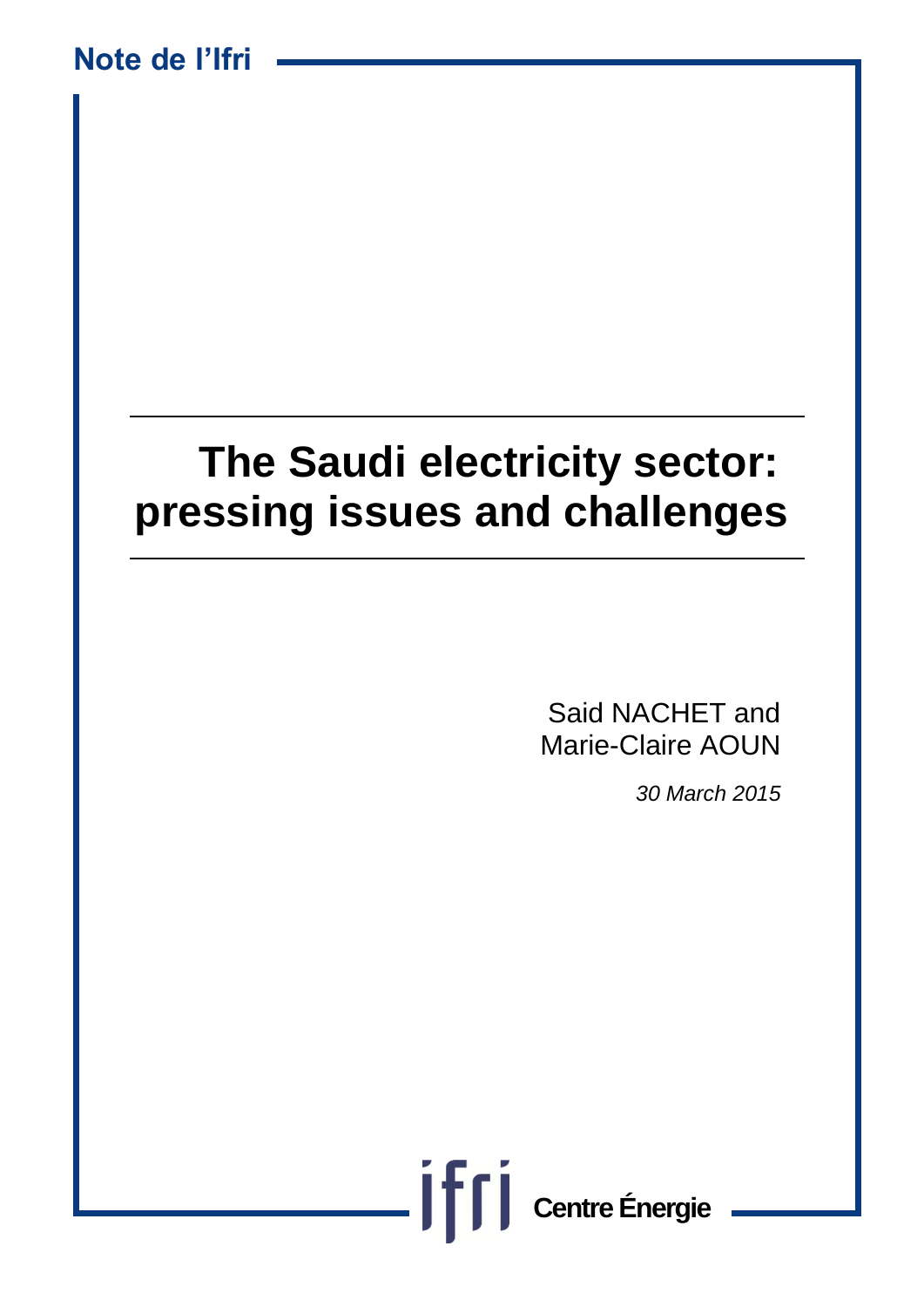The Institut français des relations internationales (Ifri) is a research center and a forum for debate on major international political and economic issues.

Headed by Thierry de Montbrial since its founding in 1979, Ifri is a non-governmental and a non-profit organization.

As an independent think tank, Ifri sets its own research agenda, publishing its findings regularly for a global audience.

Using an interdisciplinary approach, Ifri brings together political and economic decision-makers, researchers and internationally renowned experts to animate its debate and research activities.

With offices in Paris and Brussels, Ifri stands out as one of the rare French think tanks to have positioned itself at the very heart of European debate.

*The opinions expressed in this text are the responsibility of the author alone.*

ISBN: 978-2-36567-370-9 © Ifri – 2015 – All rights reserved

Ifri 27, rue de la Procession 75740 Paris Cedex 15 – France Tel: +33 (0)1 40 61 60 00 Fax: +33 (0)1 40 61 60 60 Email: [ifri@ifri.org](mailto:ifri@ifri.org)

Ifri-Bruxelles Rue Marie-Thérèse, 21 1000 – Brussels – Belgium Tel: +32 (0)2 238 51 10 Fax: +32 (0) 2 238 51 15 Email: [info.bruxelles@ifri.org](mailto:info.bruxelles@ifri.org)

Website: *ifri.org*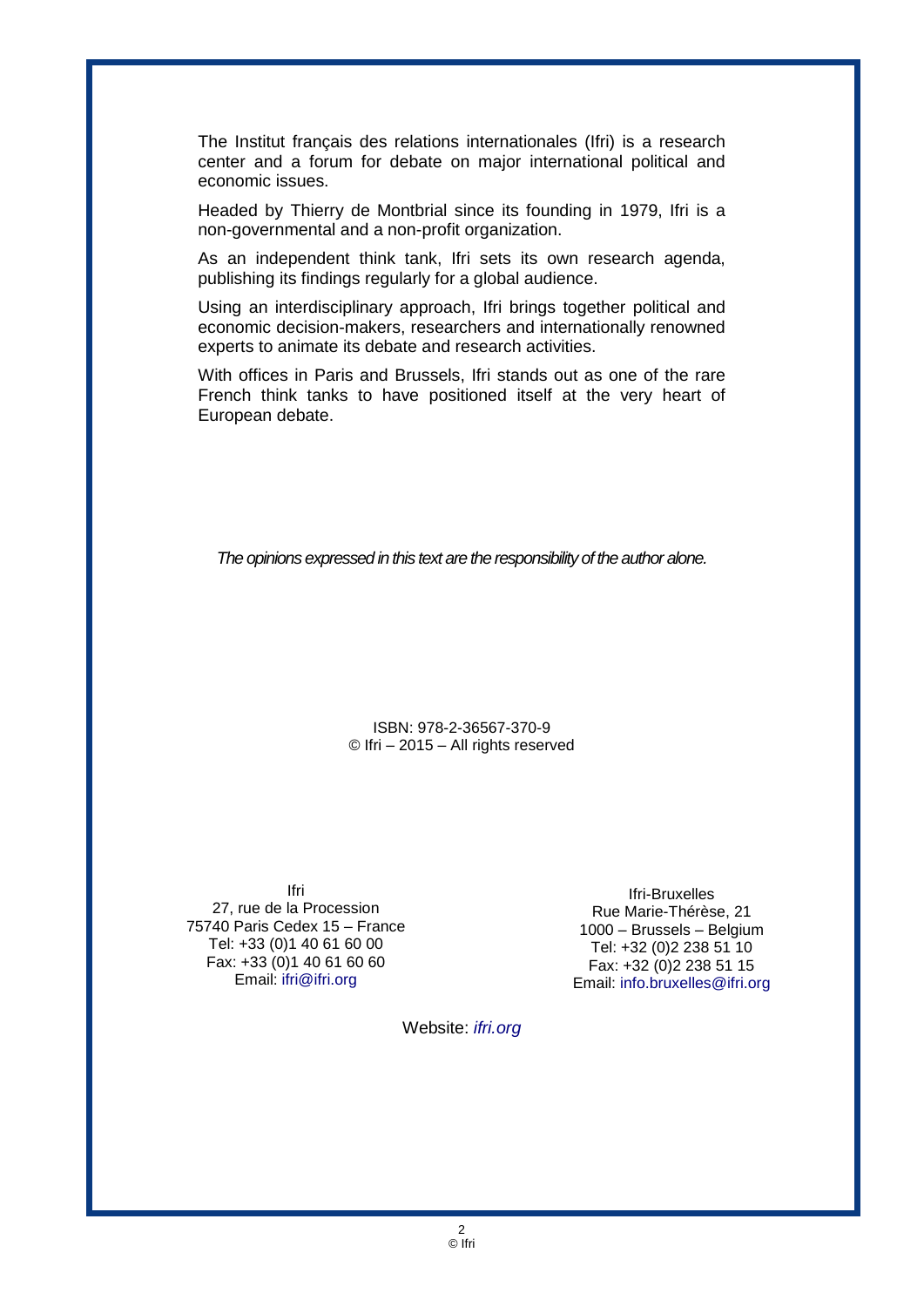## **Authors**

*Marie-Claire Aoun is the Director of the Centre for Energy at Ifri and lecturer at Paris Dauphine University.*

*She holds a PhD in Economics from Paris-Dauphine University (2008) and is the author of a thesis focusing on oil rent and the economic development of oil-exporting countries. She began her career in 2004 at the Centre of Geopolitics for Energy and Raw Materials (CGEMP) at the same university.* 

*Between 2008 and 2014, she served as Economist for the French energy regulator (Commission de Régulation de l'Energie) working on European gas market integration and on the implementation of the 3rd energy legislative package.* 

**Said Nachet** *is Adjunct Professor at Sciences Po (Paris), IFP School and INSTN-CEA (Saclay), a Senior Lecturer at IFP Training and Director of the Paris Petroleum Seminar.* 

*From 2006 to 2012, he served as Energy Director of the International Energy Forum IEF Secretariat. Said Nachet served as Energy Advisor at the French Economic Mission in Dubai from 2004 to 2006, following a 5-year position as Energy Attaché at the French Embassy in Riyadh (1999-2004).* 

*Prior to his assignments in the Middle East, Said Nachet was Deputy Head of Oil and Gas Markets Division at the French Ministry of Industry (1995 to 1999). He holds a PhD in energy economics.*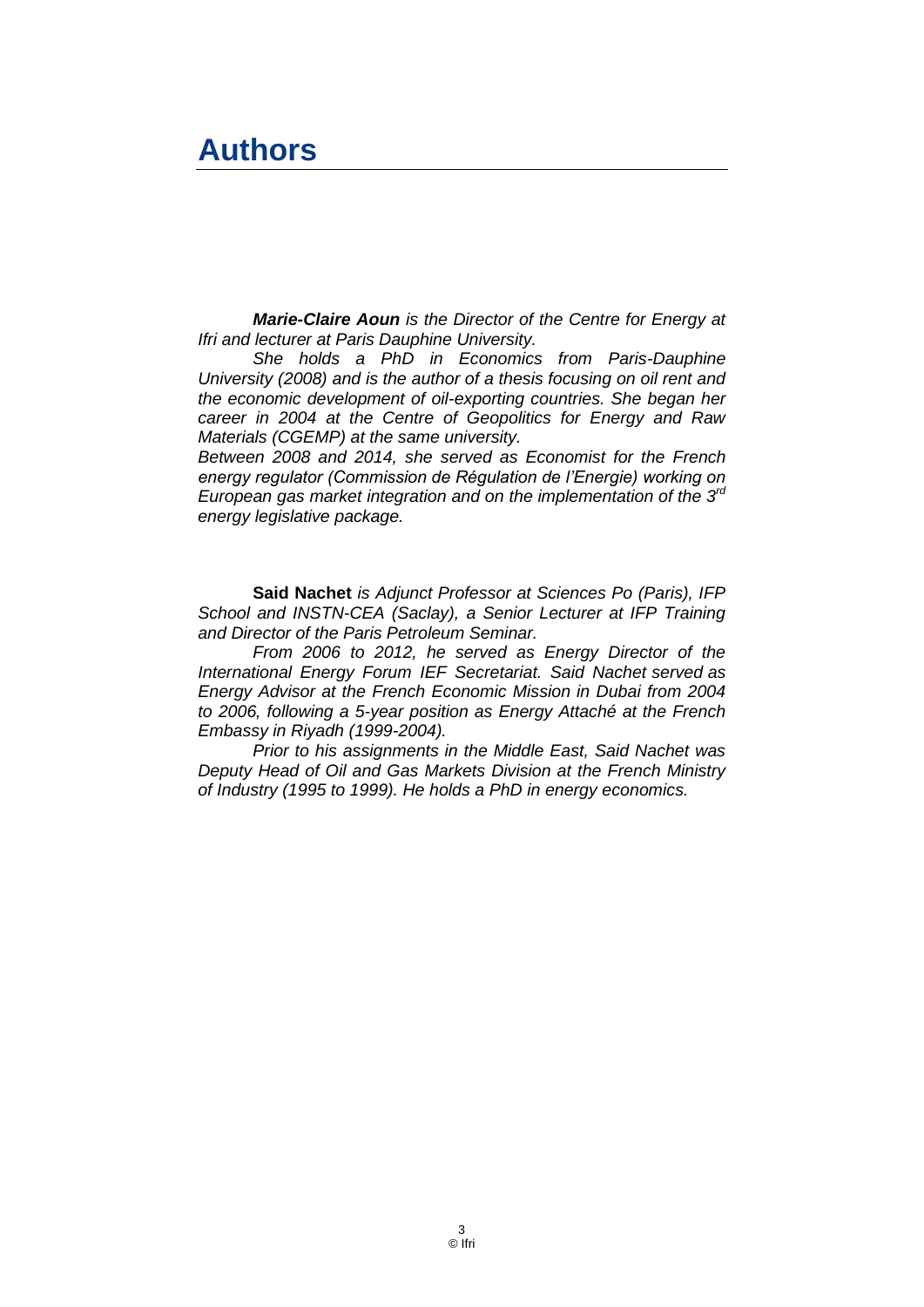## <span id="page-3-0"></span>**Table of contents**

| THE SAUDI ECONOMY AND ITS UNSUSTAINABLE ENERGY SYSTEM  7              |
|-----------------------------------------------------------------------|
| The Saudi economy: a heavy reliance on hydrocarbon                    |
| Energy consumption and electricity demand in Saudi Arabia: an         |
| THE MAIN CHALLENGES FOR SAUDI ARABIA'S ELECTRICITY SECTOR 13          |
|                                                                       |
|                                                                       |
| Progressive liberalization of the Saudi electricity sector17          |
| <b>DIVERSIFYING THE POWER MIX TOWARDS RENEWABLE ENERGY AND</b>        |
|                                                                       |
|                                                                       |
|                                                                       |
| APPENDIX 1: ELECTRICITY TARIFFS IN SAUDI ARABIA (IN \$)  29           |
| <b>APPENDIX 2: ROUTE AND LAYOUT OF THE GCC GRID INTERCONNECTION30</b> |
|                                                                       |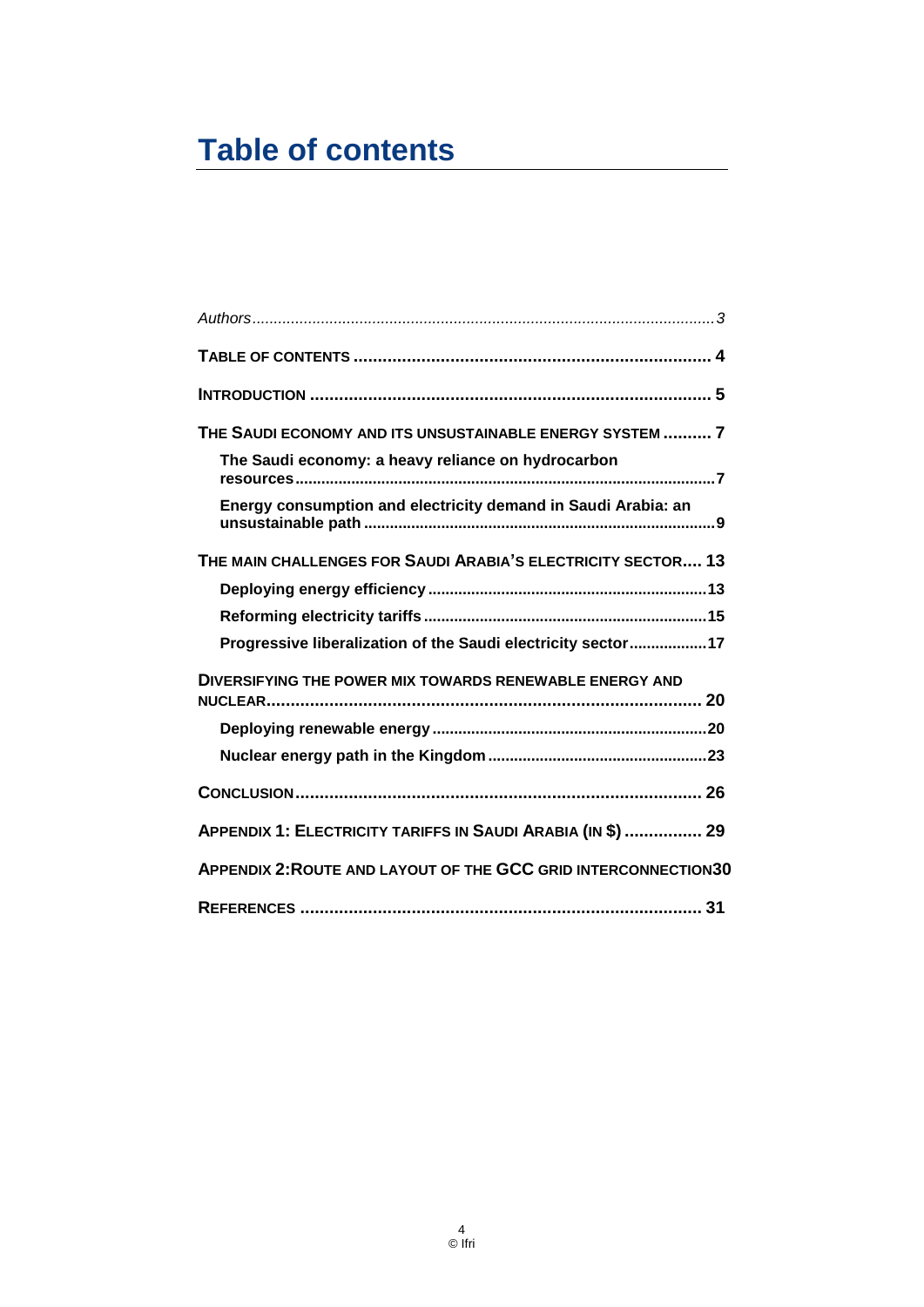## <span id="page-4-0"></span>**Introduction**

With 266 billion barrels of proved oil reserves (16% of world total), Saudi Arabia holds the world's largest (conventional) crude oil reserves, was the largest exporter of total petroleum liquids in 2013, and the second largest petroleum liquids producer behind the United States<sup>1</sup>. The Kingdom has the lion share of the global oil production spare capacity, which proved to be crucial for the oil market stability on many occasions in the past, allowing Saudi Arabia to replace missing barrels from any other oil producer in the world. In the same manner, Saudi Arabia's decision last November not to step-in and reverse the oil price decline thus, abandoning its historical role as a "swing producer," revived the old debate on the use of oil as a "political weapon" on the international energy scene.

In addition to its well known predominant role in the oil markets and in the Organisation of Petroleum Exporting Countries (OPEC), several other features make the Kingdom of Saudi Arabia a major player in the world economy and global geopolitics.

- Although the Kingdom does not export nor import natural gas, Saudi Arabia is embodied with the  $5<sup>th</sup>$  natural gas proved reserves (8.2 trillion cubic meters (tcm), 4.4% of world natural gas proved reserves), behind Russia, Iran, Qatar and United States. With a production of 103 billion cubic meters (bcm), Saudi Arabia is also a gas producer solely for its domestic demand<sup>2</sup>.
- Because the Kingdom relies heavily on hydrocarbons for its present and future prosperity, the country is very active in climate change negotiations, as mitigation measures resulting from such negotiations will impact global oil demand. In the international talks on climate change, Saudi Arabia has often been calling for the need to address the vulnerabilities of the economies dependent on a single resource.
- The Kingdom of Saudi Arabia is member of G20 Group, putting upfront oil producers' interests in a forum which

 $1$  According to BP (2014).

<sup>2</sup> *Ibid.*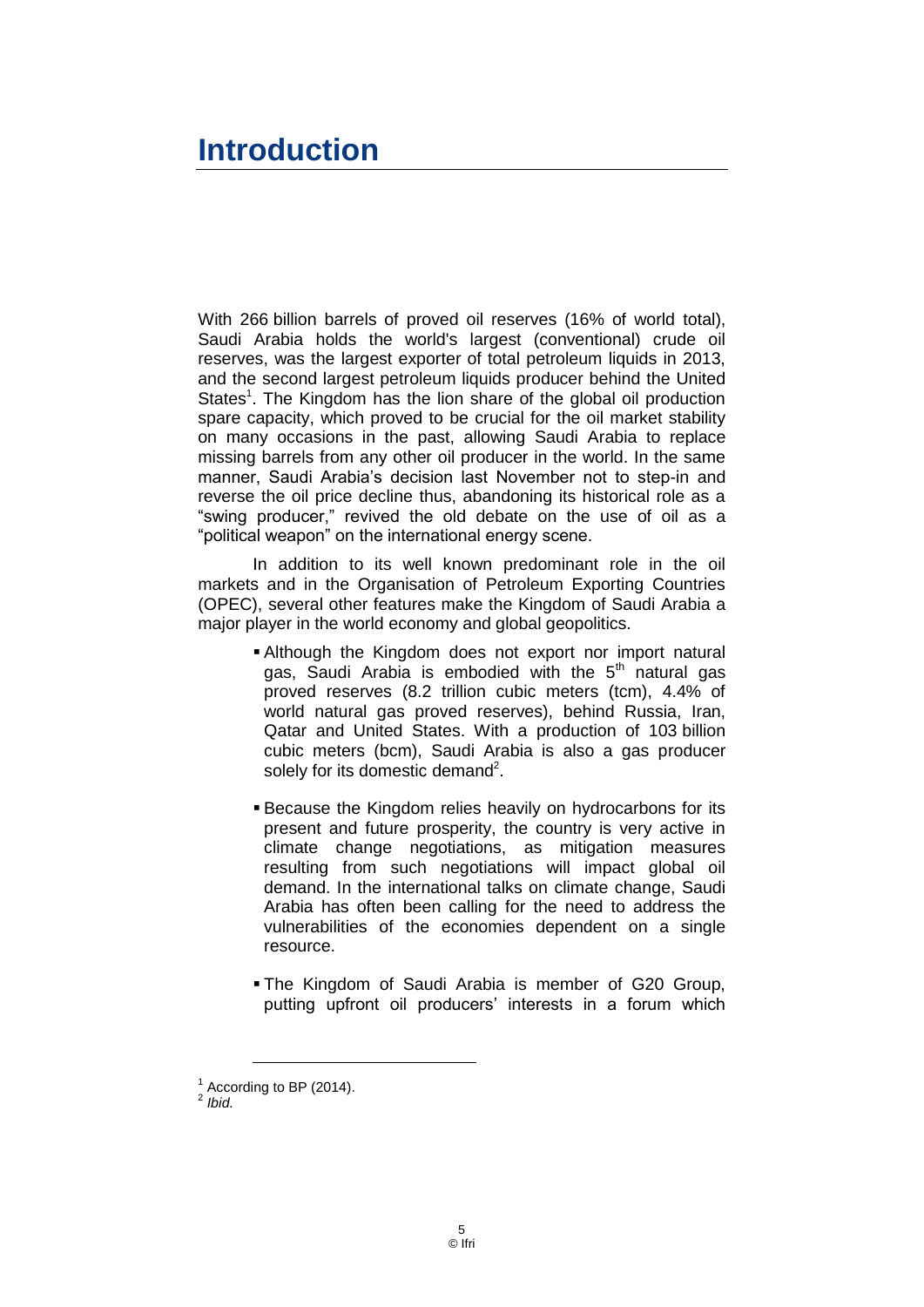

accounts for 85% of the global GDP and two thirds of world population.

 Saudi Arabia is the host of the Muslim holy places Mecca and Medina, attracting some two million pilgrims annually from all over the world, putting the Kingdom as one of the most prominent countries in the Islamic world.

However, the Kingdom's role on the global energy scene is endangered by several domestic aspects, mainly linked to its fastgrowing population, creating significant economic challenges in providing sufficient employment for its young population. Furthermore, the domestic energy demand is growing at an unsustainable high rate. Some observers see the country becoming a net energy importer if the present path of domestic energy consumption (mainly oil and natural gas) continues in the future.

Relying heavily on hydrocarbons as feedstock for the electricity sector, Saudi Arabia is by far the largest user of crude oil for power generation in the world. Oil accounts for two thirds of the input into electricity generation, with natural gas providing most of the remaining portion. The Saudi authorities have realized that there is an urgent need to review the domestic energy policy. With a particular focus on the electricity sector, the policy is based on an ambitious diversification program of the energy mix towards renewable and nuclear energy. However, should the recent slip of oil prices reflect a new level for a long period of time, Saudi authorities, like other oil producing countries, may revise their global energy investment policy. The passing of King Abdallah on January 23 also raises questions about the energy policy path, which could be either confirmed or amended by the new Saudi leadership.

This paper reviews the electricity demand patterns and structure in Saudi Arabia. It examines the recent Saudi power sector developments and draws possible avenues to address the numerous related challenges ahead.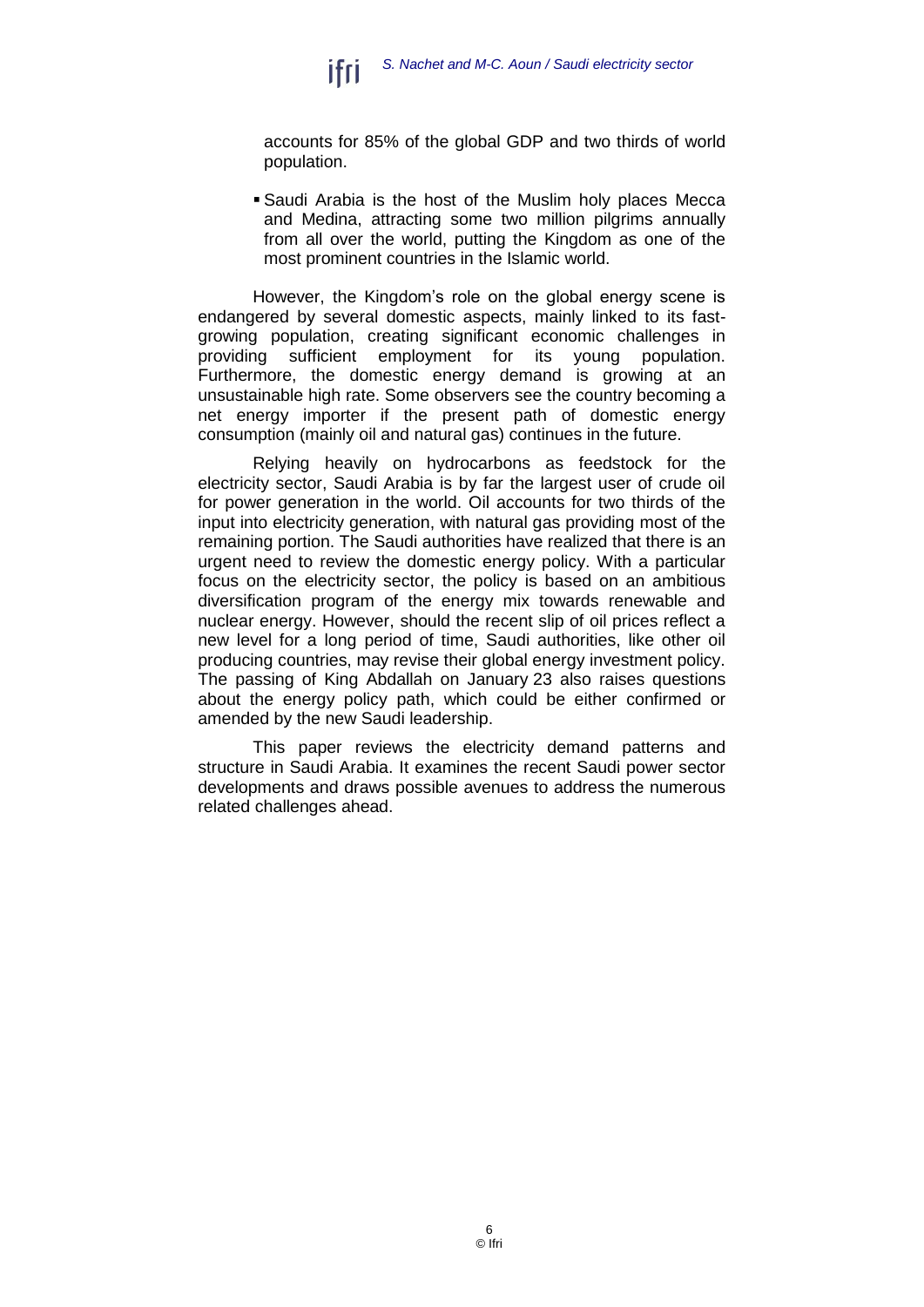## <span id="page-6-0"></span>**The Saudi economy and its unsustainable energy system**

Despite stable and favourable macroeconomic indicators in the past years, the Saudi economy faces many challenges. The main concerns are related to its demographic dynamics leading to an urgent need to generate enough employment for its young population and addressing the issue of its energy system sustainability.

### <span id="page-6-1"></span>*The Saudi economy: a heavy reliance on hydrocarbon resources*

Saudi Arabia has an oil-based economy with strong government control over major economic activities. The oil sector accounts for around 43% of the economy in real terms<sup>3</sup>, roughly 45% of budget revenues, 55% of GDP and oil revenues constitute 85% of Saudi Arabia's total export revenues (IMF, 2014b). The oil price required to balance the budget has been steadily rising during the last decade, \$78 a barrel in 2012 and \$89 per barrel in 2013 (IMF, 2014b). In addition, the oil price decline by about 55% between September 2014 and January 2015 has led to significant losses in oil exports value. Losses are expected to reach 20% of the Saudi GDP in 2015 according to the IMF, reflecting a fiscal deficit of 10%. The accumulated foreign currency reserves (more than \$750 billion<sup>4</sup>) allow the Saudi economy to exhibit resilience to the low oil price environment, at least for a certain period of time.

In addition to its dependency on oil-sourced revenues, the main challenge faced by Saudi Arabia is still related to a strong demographic pressure, with almost 30 million inhabitants (with median age of 26 years). The level of its oil reserves relative to the population, dropped from 16 thousand barrels in 1990 to 9 thousand barrels in 2013. Albeit several reforms, notably in the business environment<sup>5</sup>, the economic diversification is a crucial challenge for Saudi Arabia as non-oil exports remain limited. The incentives for

 $3$  Jadwa Investment, January 2015.

<sup>4</sup> Sovereign Wealth Fund Institute, [<www.swfinstitute.org/fund-rankings/>](http://www.swfinstitute.org/fund-rankings/).

<sup>5</sup> [<www.doingbusiness.org/~/media/giawb/doing%20business/documents/profiles/cou](http://www.doingbusiness.org/~/media/giawb/doing%20business/documents/profiles/country/SAU.pdf) [ntry/SAU.pdf>](http://www.doingbusiness.org/~/media/giawb/doing%20business/documents/profiles/country/SAU.pdf).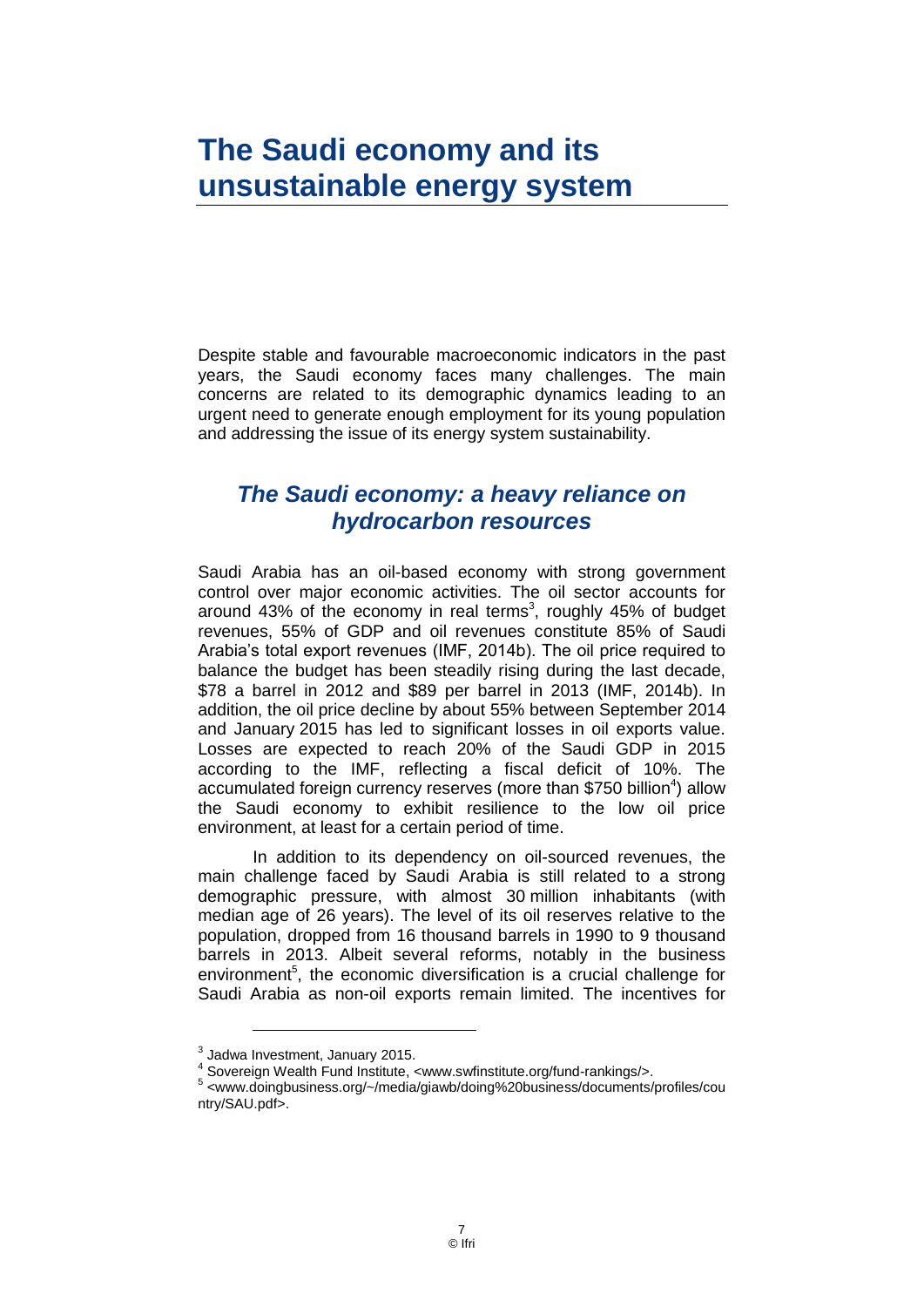diversification are not yet fully developed, notably with more attractive wages, benefits, working hours and job security in the public sector, in comparison to the private sector (IMF, 2013).

In parallel to its huge endowment in oil and gas resources, and thanks to the sustained high oil prices since 2007 (until June 2014), Saudi Arabia's economy has been growing at a strong rate during the last few years (5.8% in 2012, 4% in 2013). The economy has experienced large external and fiscal surpluses, a very low level of government debt (2.7% of GDP), high level of macroeconomic stability and a significant improvement of the human and social development indicators<sup>6</sup>. The Kingdom is ranked among the highest in human development levels, preceding the United Arab Emirates (UAE) and Kuwait. According to the global Human Development Index, it is currently ranked  $34<sup>th</sup>$ , progressing from its previous  $47<sup>th</sup>$  position in 2008<sup>7</sup>.

The demographic pressure raises huge difficulties in terms of youth employment and a rapidly growing population, mainly because the oil industry is highly capital intensive and generates little direct employment for nationals. As in many other Gulf Cooperation Council (GCC) countries, Saudis are primarily employed in the public sector, while non-Saudis dominate employment in the private sector.

A deep reform of the labour market has been implemented during the past decade in order to boost the private sector job creation for nationals and strengthen education and training, generating slight positive effects on the labour market. While the overall unemployment rate has been fluctuating between 4 and 6% since the 1990s<sup>8</sup>, the unemployment rate of Saudi nationals fell from 12% in 2012 to 11.5% in 2013 (IMF, 2014b). Still, the public sector continues to be the dominant source of new jobs, reflecting the attractiveness of high government wages compared to international standards (more than 10% of the GDP). Education in Saudi Arabia has been set as a priority for the Saudi government, with levels of public spending (around 8% of GDP) much higher than in the other GCC countries and the achievement of significant improvements in the labour productivity (IMF, 2013). However, there is still substantial room for improvement notably for the quality of education, labour market efficiency and the gender ratios among the educated job force. The public sector, the largest employer in the Kingdom, can no longer absorb the 200,000 young graduates leaving university every year.

Saudi Arabia is considered as a rentier state<sup>9</sup> and as in many other energy-rich countries, subsidies to energy products are seen as

 $\overline{a}$ 

 $\frac{6}{7}$  See the Global Competitiveness Report, 2014 and IMF (2014b).

[<sup>&</sup>lt;http://hdr.undp.org/sites/default/files/hdr14-report-en-1.pdf>](http://hdr.undp.org/sites/default/files/hdr14-report-en-1.pdf).

<sup>8</sup> World Bank data.

<sup>&</sup>lt;sup>9</sup> For Beblawi and Luciani (1990), rentier states are characterised by economies relying heavily on external rents, mainly perceived by the State with only a small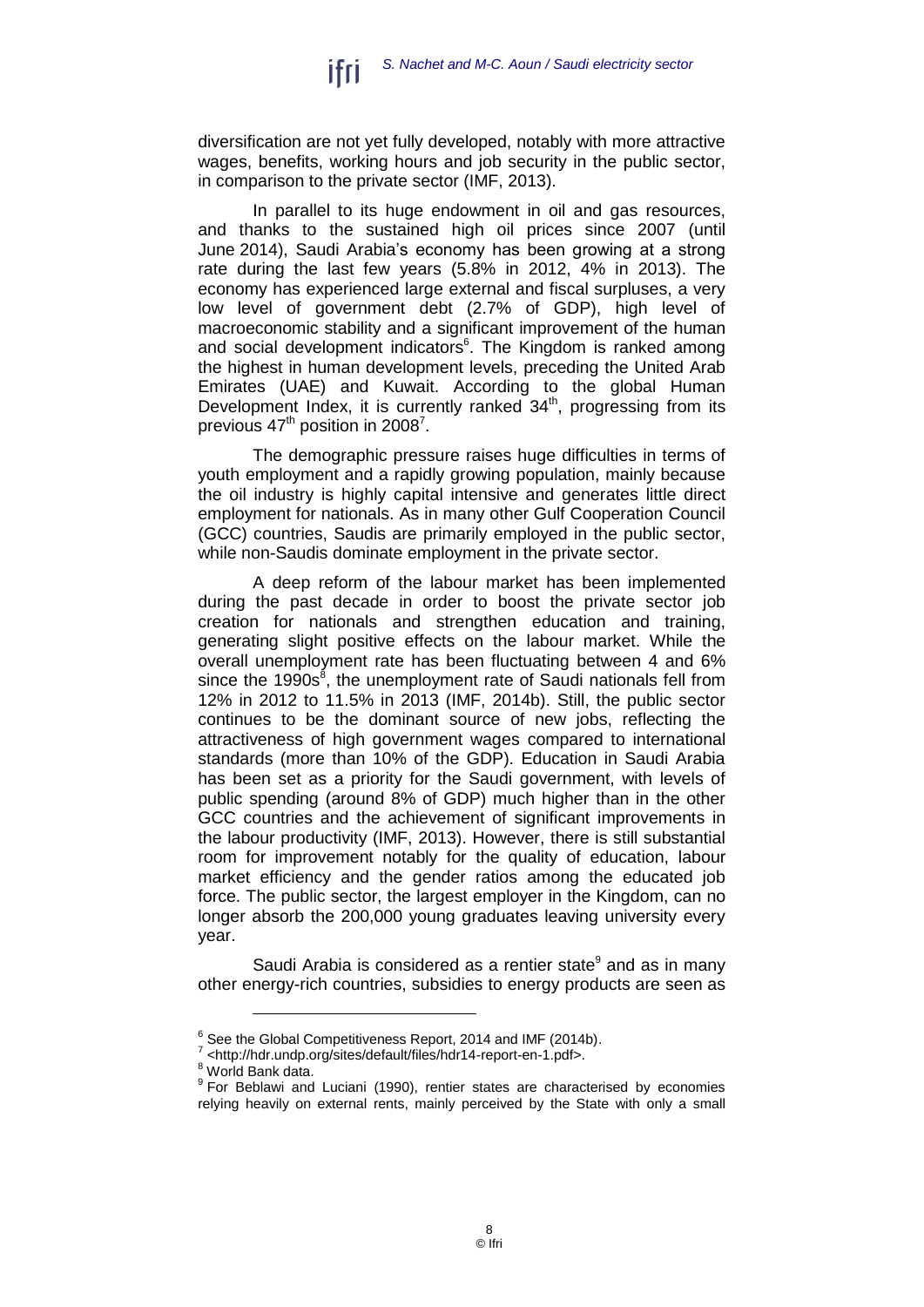

a direct way of redistributing the hydrocarbons rent to the population. They are also considered as part of the "social contract." The pump prices for gasoline and diesel in Saudi Arabia are among the lowest in the world. Similarly, the fuel prices paid by the electricity producers represent a minor fraction of the international prices, reflecting a substantial government subsidy aiming at reducing the final consumer electricity bill.



**Figure 1: Average pump prices in 2012 (in US\$ per liter)**

Source: World Development Indicators, World Bank.

The energy subsidies in Saudi Arabia represent undoubtedly a heavy burden for the economy. They account for 9% of the GDP, both for the oil products (around  $$46$  billion<sup>10</sup>) and for the electricity sector (almost  $$15$  billion<sup>11</sup>). In total terms, Saudi Arabia is the second highest subsidizer in the world with an average subsidization rate of  $77.3\%$ <sup>12</sup>. With rising energy consumption, such high spending on subsidies will increase the burden for the Saudi budget, and is not sustainable in the long run**.**

### <span id="page-8-0"></span>*Energy consumption and electricity demand in Saudi Arabia: an unsustainable path*

The Saudi energy demand growth has been spurred by the economic boom as a result of historically high oil prices and large fuel subsidies. The Kingdom is already the largest consumer of petroleum in the Middle East with more than 3 million of barrels per day of domestic oil consumption. It is ranked the  $6<sup>th</sup>$  largest oil consumer in the world (behind the US, China, Japan, India and Russia) with a domestic

-

share of the population involved in the generation of the rent. Because of these substantial rents, these states face difficulties to develop a strong domestic productive sector.

IEA Subsidies Database, 2013.

<sup>11</sup> IEA Subsidies Database, 2013.

<sup>12</sup> According to the IEA, <www.iea.org/subsidy/index.html>.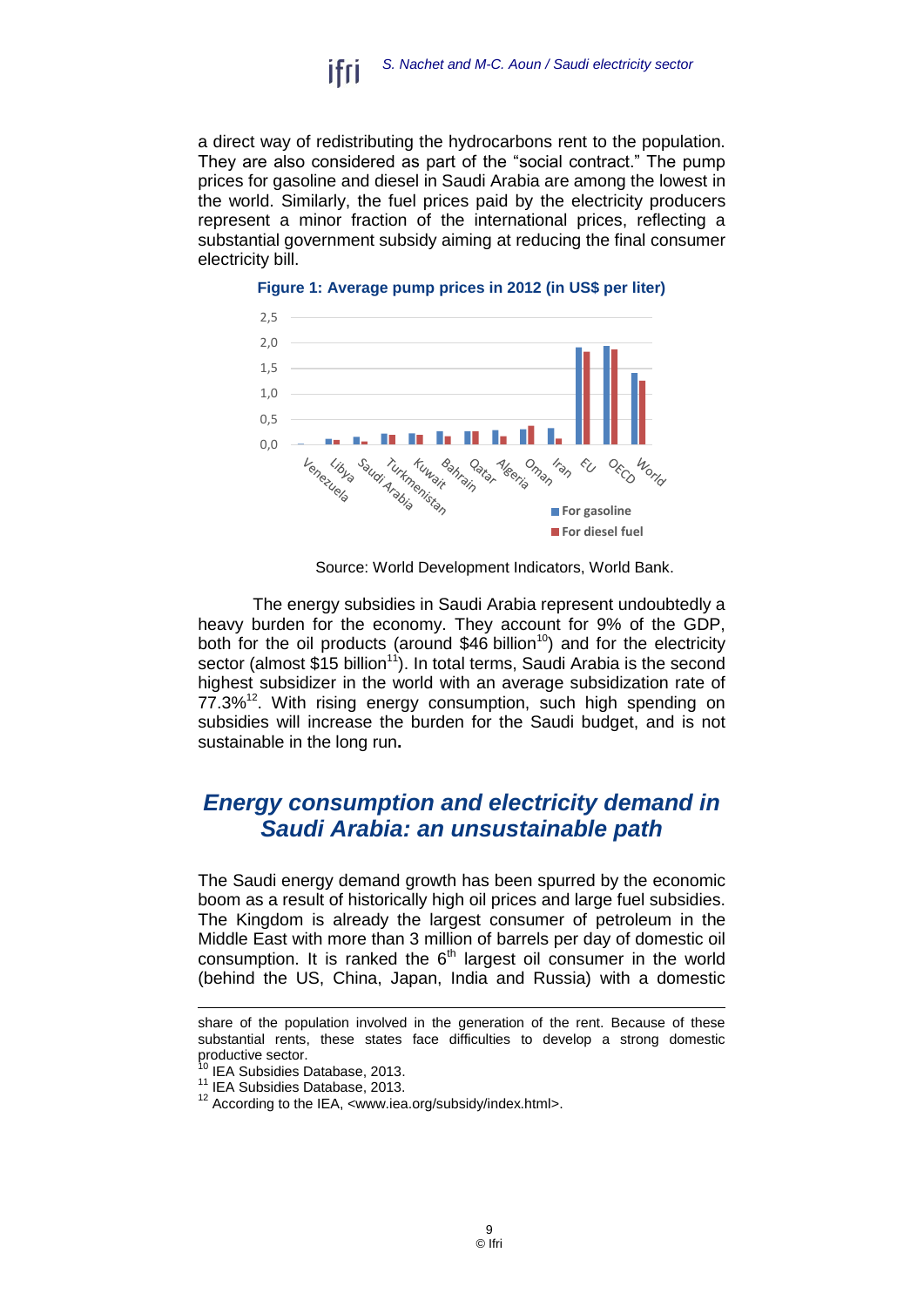

consumption almost doubling since  $2000^{13}$ . With 6.7 tons oil equivalent (toe) *per capita* in 2013, its energy consumption is among the highest in the world  $(13<sup>th</sup>$  position) (7 toe in the US, 3.2 toe in the EU and 1.9 as a world average)<sup>14</sup>. Thus, unlike the general trend observed in most countries, the Saudi energy consumption has been growing at a faster pace than its GDP, resulting in an increased energy intensity (137 toe of energy use per 1000\$ of GDP in 2011; 95 toe in the  $EU^{15}$ ).



**Figure 2: Saudi Arabia primary energy consumption pattern (in Million of toe)**

Source: BP (2014)

The Saudi primary energy mix is exclusively based on oil (59%) and natural gas (41%). The country's gas consumption is met by domestic production. As more than three quarters of the gas produced in the Kingdom is associated with oil, gas production is impacted by the Kingdom crude oil production adjustment policy with reduced oil flows resulting in lower gas extraction. According to Saudi Aramco's forecasts, natural gas demand is expected to almost double by 2030 from 2011 levels. Therefore, all current and future supplies (except natural gas liquids) remain dedicated to domestic use, drawing more attention to the need of minimizing the use of crude oil for power generation.

With the transportation sector and water desalination, the electricity sector is the main consuming sector of oil (Nachet, 2014), with around 700,000 bbl/d of oil consumed during the summer peak

 $\overline{a}$ 

 $13$  According to BP (2014).

<sup>&</sup>lt;sup>14</sup> World Development Indicators.

<sup>15</sup> *Ibid*., \$ constant 2011 PPP.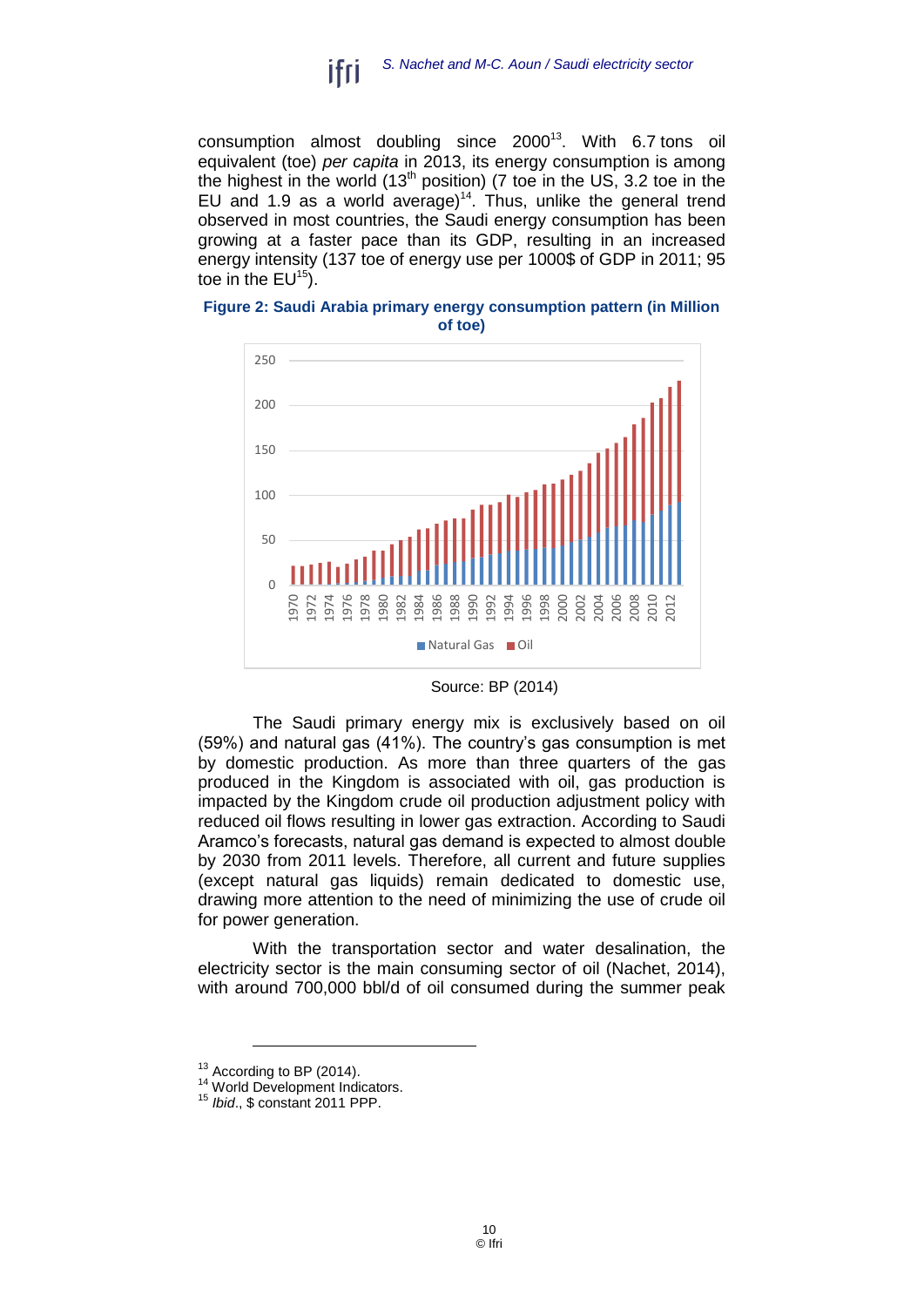

demand<sup>16</sup>. The Saudi electricity generation is heavily dependent on hydrocarbons, with crude oil accounting for 29% of electricity production in 2013, diesel (15%), heavy fuel oil (10%) and natural gas providing the remaining 46% (ECRA, 2014).

Driven by population growth, a rapidly expanding industrial sector led by the development of petrochemical cities, high demand for air conditioning during the summer months, and low electricity tariffs, the electricity use in Saudi Arabia has risen by about 7-8% annually over the last decade, with summer peak demand increasing by 93% between 2004 and 2013 (from 28 to 54 GW) (ECRA, 2014). Between 2013 and 2020, the Saudi electricity demand is expected to increase by over 6% annually. This future electricity demand growth will require power generation capacity to increase to 120 GW by  $2032<sup>17</sup>$ . The demand in the residential sector particularly remains strong, with the sector consuming 50% of the Kingdom's total electricity production, the remaining being split among industry, commercial sector and governmental agencies (21%, 15% and 12% respectively). Climate is a major factor as 70% of the electricity sold is attributed to air conditioning (ECRA, 2014), adding to the seasonality of demand, with summer peak demand nearly twice the winter average.

The water "sector" is another major energy consumer in Saudi Arabia. The strong population growth, as well as the development boom in Saudi Arabia, has resulted in an unprecedented demand for water. The growth of cities and increased population, coupled with the rise in the living standards, caused domestic and industrial water consumption to increase significantly.

To meet increasing drinking water demand, Saudi Arabia is already the world's largest producer of desalinated water, with 30 desalination plants in the country, accounting for about 18% of the total world output and the Kingdom plans to double desalination capacity over the next decade. Despite the efforts made by the government to develop water supplies in the country, the consumption of water in Saudi Arabia has reached alarming levels. It stands at a rate that is twice the world average, using much more water than countries endowed with more (and replenishable) water resources.

When assessing the reasons behind the strong growth of water demand in the households sector, three main issues emerge: the lack of awareness among the consumers about the cost of bringing water up to their taps, the inefficient water distribution network with leakage estimated around 50%, due to aging pipelines and poor maintenance, and the price of water which is far below the cost of production and does not encourage conservation.

 $\overline{a}$ 

 $16$  As an average during the summers from 2009 and 2013 according to EIA estimations, [<www.eia.gov/todayinenergy/detail.cfm?id=18111>](http://www.eia.gov/todayinenergy/detail.cfm?id=18111).

[<sup>&</sup>lt;http://www.eia.gov/countries/cab.cfm?fips=SA>](http://www.eia.gov/countries/cab.cfm?fips=SA).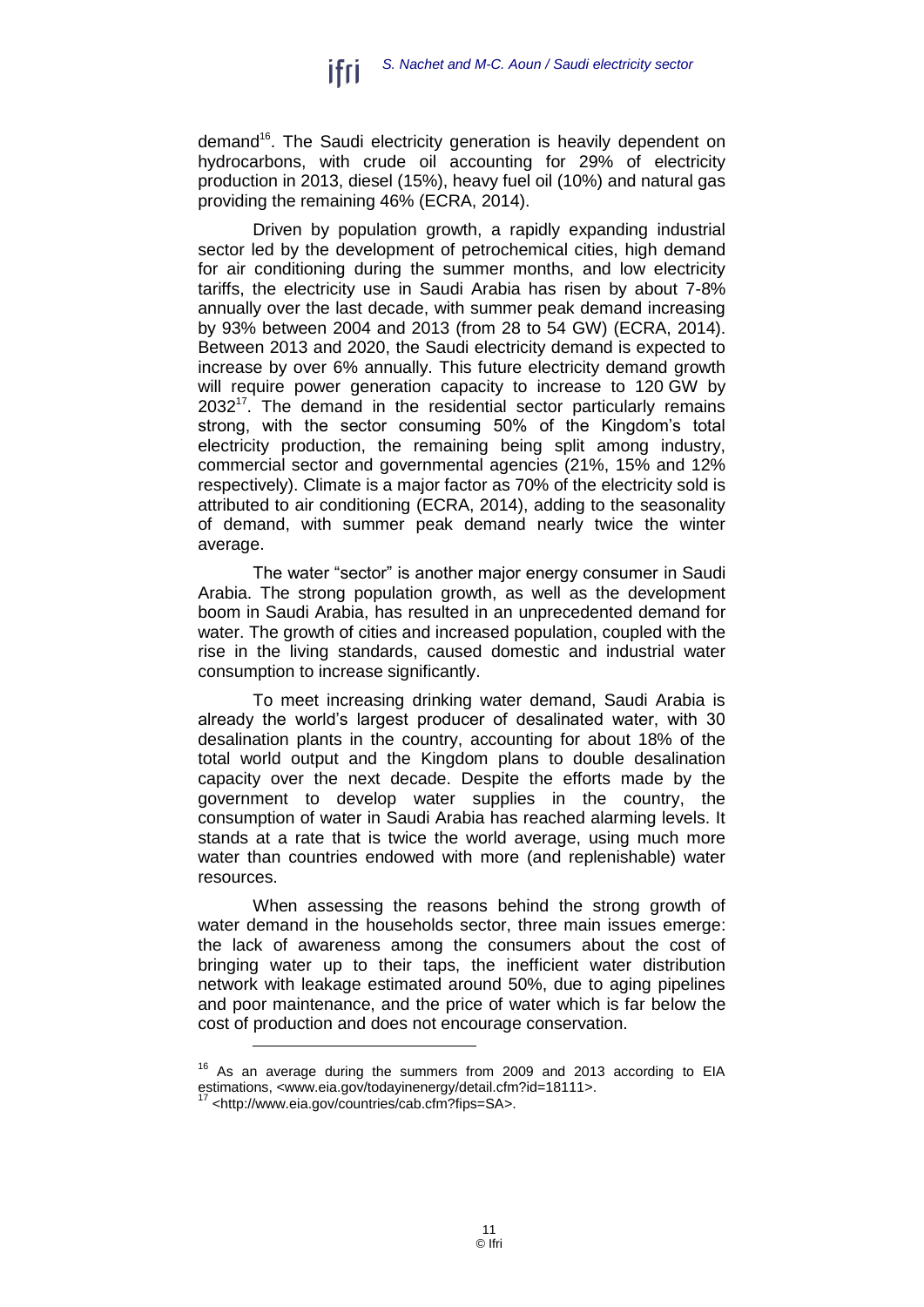

Desalinated sea water provides 60% of the water consumed by households with the remaining coming from groundwater aquifers. Desalinated water consumption is growing at around 14% per year; that is twice the total domestic consumption of water and six times the growth rate of the population. Desalination already accounts for more than half of the kingdom's domestic oil consumption, with the demand for water and electricity co-production growing by 8% every year.

The issue here is that desalination is very costly and is not sustainable in the long run. It accounts for 10% to 20% energy consumption in Saudi Arabia. The low water costs paid by the endusers in the Kingdom are equivalent to 5-10% of the actual production cost in the public sector.

Unless alternative energy and energy conservation measures are implemented, the overall demand for fossil fuel for power, industry, transportation and desalination are estimated to grow from 3.4 million barrels of oil equivalent per day in 2010 to 8.3 million barrels of oil equivalent per day in 2028<sup>18</sup>.

In light of these facts, there is now a wide acceptance in Saudi Arabia that the present path of energy and electricity consumption is not sustainable in the long run. Saudi Aramco's CEO Khalid al-Falih warned that rising domestic energy consumption could result in the loss of 3 million barrels per day of crude oil exports by the end of the decade if no changes were made to current trends. Others see Saudi Arabia to become a net oil importer by 2038 if the domestic consumption is not curbed significantly (Lahn and Stevens, 2008).

<sup>&</sup>lt;sup>18</sup> Arab News, 10 August 2014.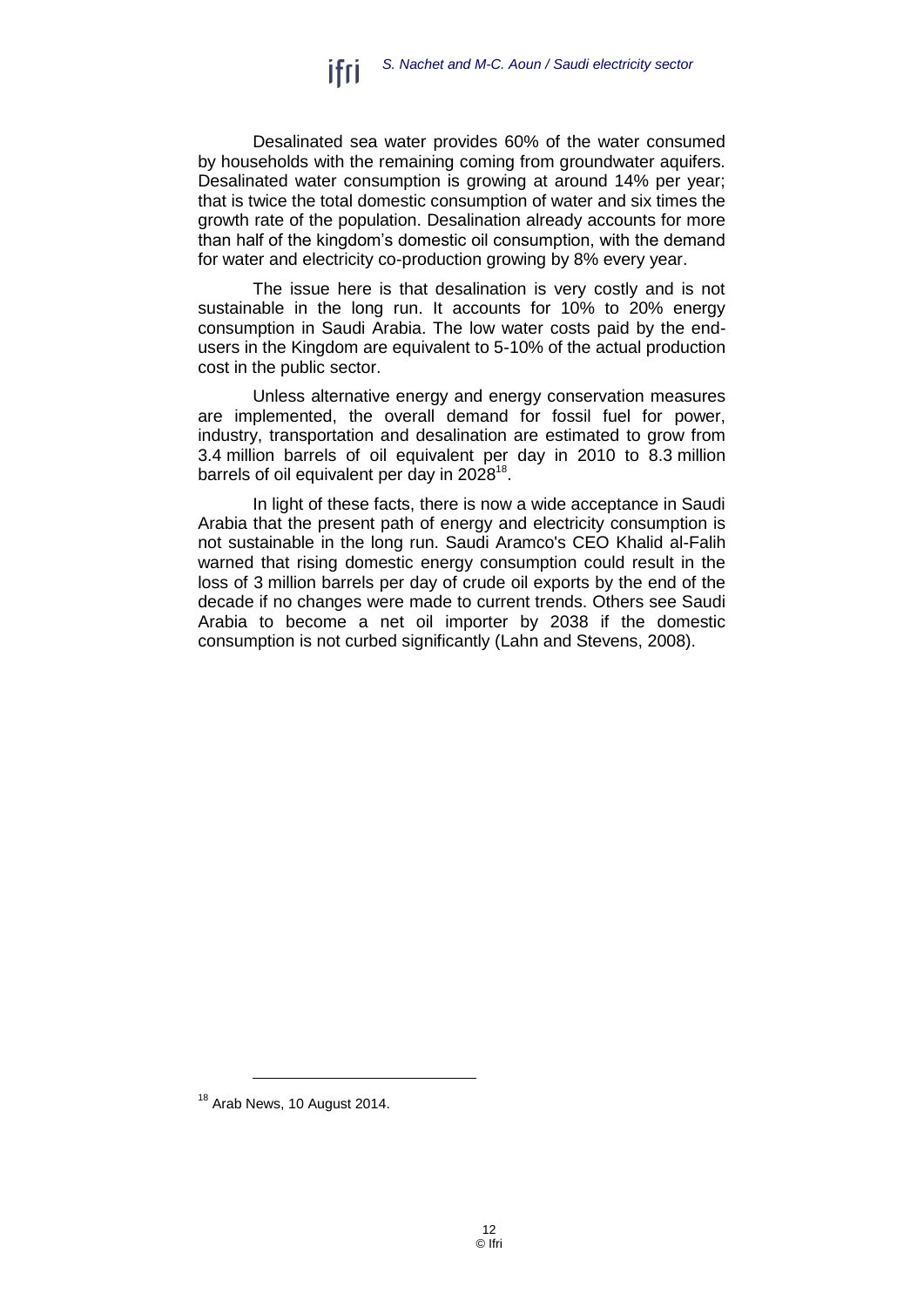## <span id="page-12-0"></span>**The main challenges for Saudi Arabia's electricity sector**

The systemic structure of the hydrocarbons/electricity/water nexus in Saudi Arabia is not sustainable; electricity and water consumptions are both rising above the international standards rate, mobilizing increasing volumes of hydrocarbons. Because of the huge investments needed to strengthen the electricity network in view of meeting the rising electricity needs, the Kingdom decided to engage in a progressive restructuring and liberalization of its electricity sector. Regardless of the future energy supply choices that Saudi Arabia may decide to implement, demand-side management, in particular enhanced energy efficiency, remains an urgent measure to deploy throughout all segments of the Kingdom's economy. The other key tool to improve electricity efficiency is to engage a deep reform of the electricity tariffs.

### *Deploying energy efficiency*

<span id="page-12-1"></span>The Kingdom, like any other major consuming country, understands the urgency of addressing the pressing need of energy conservation, both in consumption and electricity generation. Of all options available to contain electricity demand growth, energy efficiency can achieve quick results in a very cost-effective manner.

The Kingdom is implementing a host of policies in order to achieve better conservation of electricity and unlocking more efficient electricity generation and supply. The first National Energy Efficiency Programme (NEEP) was launched in 2003 as a three-year term temporary programme to improve the management and the efficiency of electricity generation and consumption in the Kingdom. The programme defined eight objectives, including energy audit services and industry support, efficient use of oil and gas, energy efficiency labels and standards for appliances, construction codes and technical management and training. During the years that NEEP has been active, it has successfully established the concept of energy efficiency in the national dialogue and laid the groundwork for further initiatives. It has also identified a number of barriers to energy efficiency in the Kingdom, and has proposed key measures to help overcome these obstacles and facilitate energy efficiency.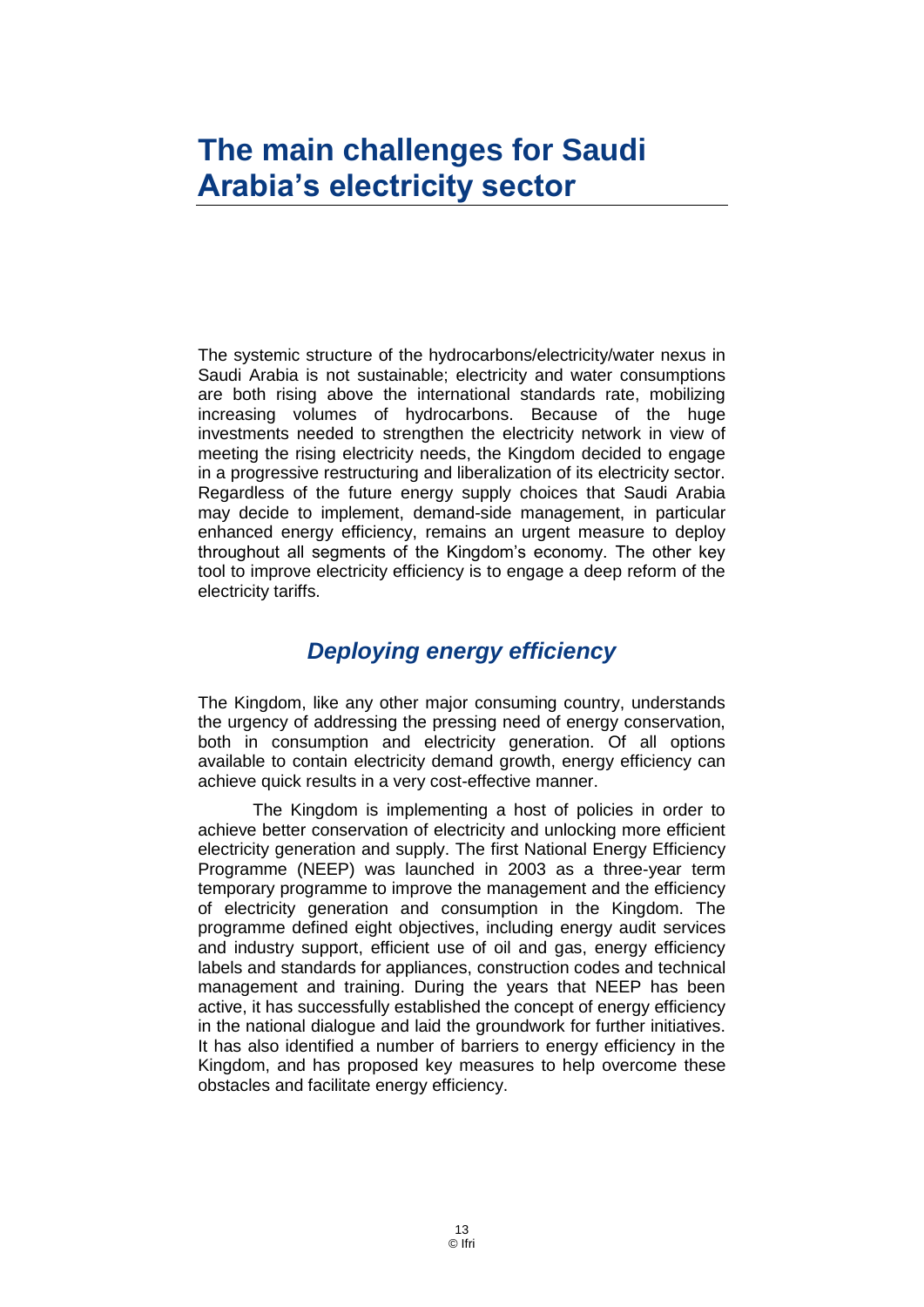

The growing concern over domestic energy consumption led the government to establish the Saudi Energy Efficiency Center (SEEC) in 2010. The SEEC's mission is to "preserve the national wealth of energy resources, which consequently strengthens development and national economy, and achieves the lowest levels of possible consumption levels in comparison to the general national product and populations"<sup>19</sup>. The Saudi Energy Efficiency Program was launched in 2012, with a primary focus on buildings, transportation and industry sectors, which represent more than 90% of the energy consumption.

Particular emphasis is put on the cooling of buildings, accounting for half of the electricity consumed in the country, in order to increase the minimum energy performance standards for air conditioners and align them with international best practices. According to the IEA (2014a), the increase of energy efficiency of air conditioning to current best practices levels would free up about 120,000 barrels of oil per day and almost 5 bcm of natural gas per year used to generate electricity, i.e. saving almost \$7 billion per year at current international prices. In the last few years, significant progress was made, yielding a 30 – 35% electricity savings for cooling in 2015 compared to the business-as usual scenario. Furthermore, around 50 air conditioner suppliers declared more than 800,000 non-compliant AC units to be re-exported or dismantled for spare parts (Prince Abdulaziz bin Salman al-Saud<sup>20</sup>, 2014). The industrial sector has also contributed to these efforts. In 2011, Saudi Aramco energy management program achieved energy savings of approximately 10,000 barrels of oil equivalent per day<sup>21</sup>. In May 2014, Saudi Aramco also announced a lead-by example program targeting a minimum of 35% savings in the company's energy use in nonindustrial sectors by  $2020^{22}$ .

Energy efficiency measures could bring substantial gains for the country. Annual energy costs could be reduced significantly, assuming constant electricity production costs, with most of the savings generated by the residential sector. Setting building and appliance standards can considerably contribute to consumption reduction in the household sector. However, sustainability practices are still uncommon to the Saudi market due to limited returns on investment, higher costs of environment-friendly products and more importantly, a lack of public awareness for the need to use energy more efficiently. Incentives and a properly designed strategy are key drivers for the Saudi's construction sector sustainability. The remaining obstacle is undoubtedly linked to the huge electricity price subsidies discouraging investment in energy efficiency.

 $\overline{a}$ <sup>19</sup> SEEC website.

<sup>20</sup> Deputy Minister, Petroleum and Mineral Resources.

<sup>&</sup>lt;sup>21</sup> [<http://www.aramcoservices.com/News-Events/Saudi-Aramco-receives-top-](http://www.aramcoservices.com/News-Events/Saudi-Aramco-receives-top-energy-management-aw.aspx)

[energy-management-aw.aspx>](http://www.aramcoservices.com/News-Events/Saudi-Aramco-receives-top-energy-management-aw.aspx). [<http://eeforum.sa/2014/ar/img/Speakers/pdf/Al-Usaimi.pdf>](http://eeforum.sa/2014/ar/img/Speakers/pdf/Al-Usaimi.pdf).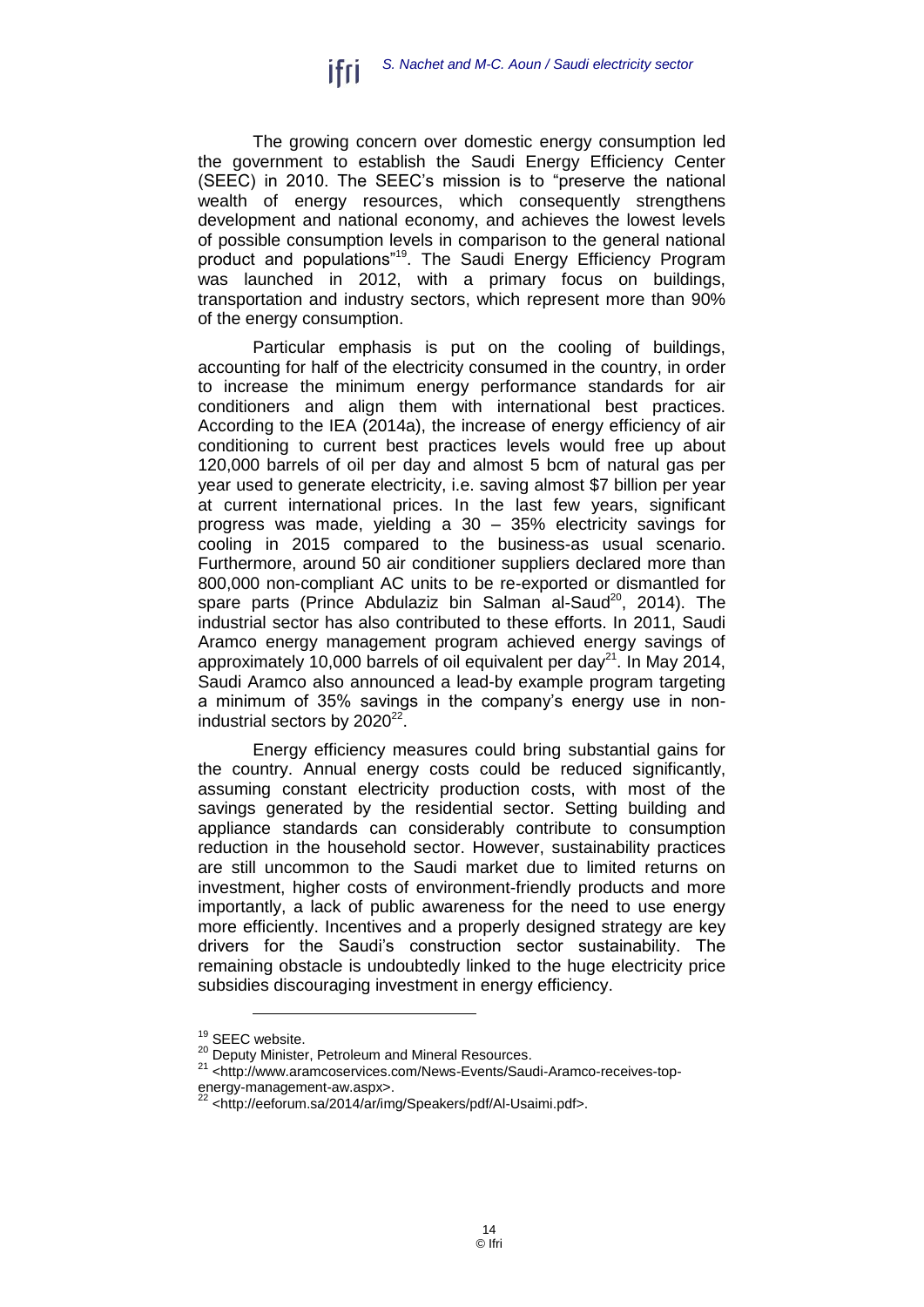

Achieving greater energy efficiency would allow Saudi Arabia to divert some of the \$100 billion in planned capital investments in the domestic power sector over the next decade to other sectors or applications, such as renewable energy<sup>23</sup>. In addition, many energy efficiency measures can pay for themselves in form of reduced energy costs that compensate the investment associated with the deployed efficiency measures. Furthermore, energy efficiency creates new business opportunities for SMEs and therefore feeds job creation. The Kingdom considers that "it is a strategic imperative for the Kingdom that energy efficiency becomes a major topic for all decisions related to an increase in demand for fuel and feedstock" (Prince Abdulaziz bin Salman al-Saud, 2014). Despite its benefits and SEEC's objective to achieve the world average energy intensity by 2020, the energy efficiency potential remains largely untapped in Saudi Arabia.

### *Reforming electricity tariffs*

<span id="page-14-0"></span>One of the central ways to contain the electricity consumption is to ensure that electricity wholesale and retail prices reflect total costs.

As in many oil producing countries, fossil-fuel subsidies are often implemented to help alleviate poverty by making energy economically accessible to the poor. Keeping energy prices low has also been a tool for the Saudi government to manage inflation. In reality, fossil-fuel subsidies generate negative impacts that outweigh the benefits. There is a progressively widespread consensus around the need to reduce these substantial subsidies, notably because of their adverse effects on  $CO<sub>2</sub>$  emissions. In Saudi Arabia,  $CO<sub>2</sub>$ emissions per capita amount to 17 metric tons, almost equivalent to the USA (against 7 in the EU, 6 in China and 5 on a world average) $^{24}$ . Furthermore, fossil fuel subsidies generate a pricing scheme that leads to a dead-weight welfare loss. The government's lost revenue from subsidizing domestic consumption (instead of exporting) is greater than the increase in domestic consumers' surplus. By lowering the end-user prices, fossil fuel subsidies encourage overusage of energy and high fuel consumption growth rate.

In reality, non-targeted subsidies are not an efficient means of improving access to energy and redistributing income to the poor, as they essentially benefit the richer households, and create adverse impacts on social equity. These subsidies deter investment in the energy sector, create incentives for waste and smuggling and lead to foregone revenues from oil exports. This is particularly evident in Saudi Arabia, which charges \$5 a barrel of crude sold domestically,

<sup>&</sup>lt;sup>23</sup> Saudi Arabian General Investment Authority (SAGIA).

<sup>&</sup>lt;sup>24</sup> World Development Indicators, World Bank.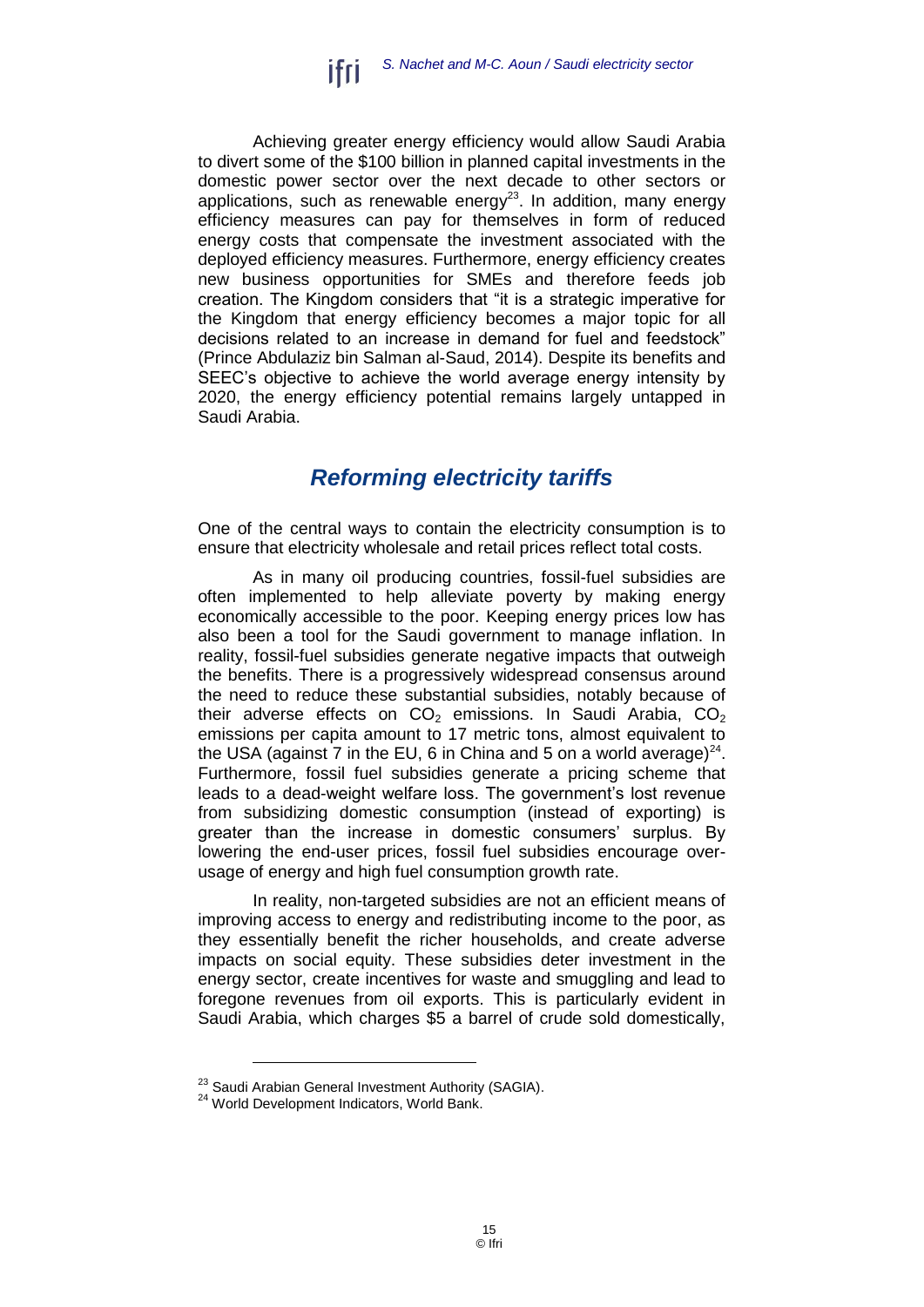

while exporting the same can generate more than \$100 per barrel (between 2011 and 2014 on average) $^{25}$ .

#### **Figure 3: Comparison of fuel prices paid by Saudi electricity producers with international prices (in \$/MMBtu)**

| producers | prices                |
|-----------|-----------------------|
| 0.43      | 15.43                 |
| 0.75      | 9.04                  |
| 0.67      | 21.67                 |
| 0.73      | 19.26                 |
|           | electricity<br>∽<br>. |

Source: ECRA, 2014

Prices paid by the power producers in the Kingdom are obviously too low to encourage the power sector to undertake investment in non-fossil fuels powered plants and to deploy more efficient measures and practices. A pricing review will not only send the right signal to consumers regarding the real cost of electricity, but will also provide electricity generators with revenues that commensurate with their investment and operating costs. The revision of the energy pricing structure is imperative, since the noneconomic price of one form of energy or feedstock inevitably leads to the distortion of all energy or feedstock prices.

Domestic natural gas price remains among the lowest in the world. The low price leads to a high demand from large gas users such as Kingdom-based petrochemical companies (Saudi Arabia does not import natural gas) and gas quantities have to be allocated by the Ministry of Petroleum and Mineral Resources through a quota system. While low natural gas prices helped develop the petrochemical industry with more than 20 mega-complexes, compared to 1 in 1983, the low buying rate for natural gas set by the government creates very little incentive for sizeable investments needed to bring gas fields on-line and develop the infrastructure necessary to process the gas and transport it to market. Rapid development of gas reserves is necessary for Saudi Arabia's plans to fuel the growth of the petrochemical sector, as well as for power generation and water desalination. According to the IEA (2014b), the average efficiency of gas-fired plants in Saudi Arabia is very low, around 27%, mainly due to the harsh climatic conditions and large daily variations in power demand.

In the short term, the (upward) energy price revision may be socially sensitive for the population of Saudi Arabia (energy endusers). However, this situation should not dismiss the idea of raising the end-user energy prices in the long term. As a first step, it is possible to examine how to increase inter-sector energy transfer

<sup>25</sup> See Krane (2014) or IMF (2014a).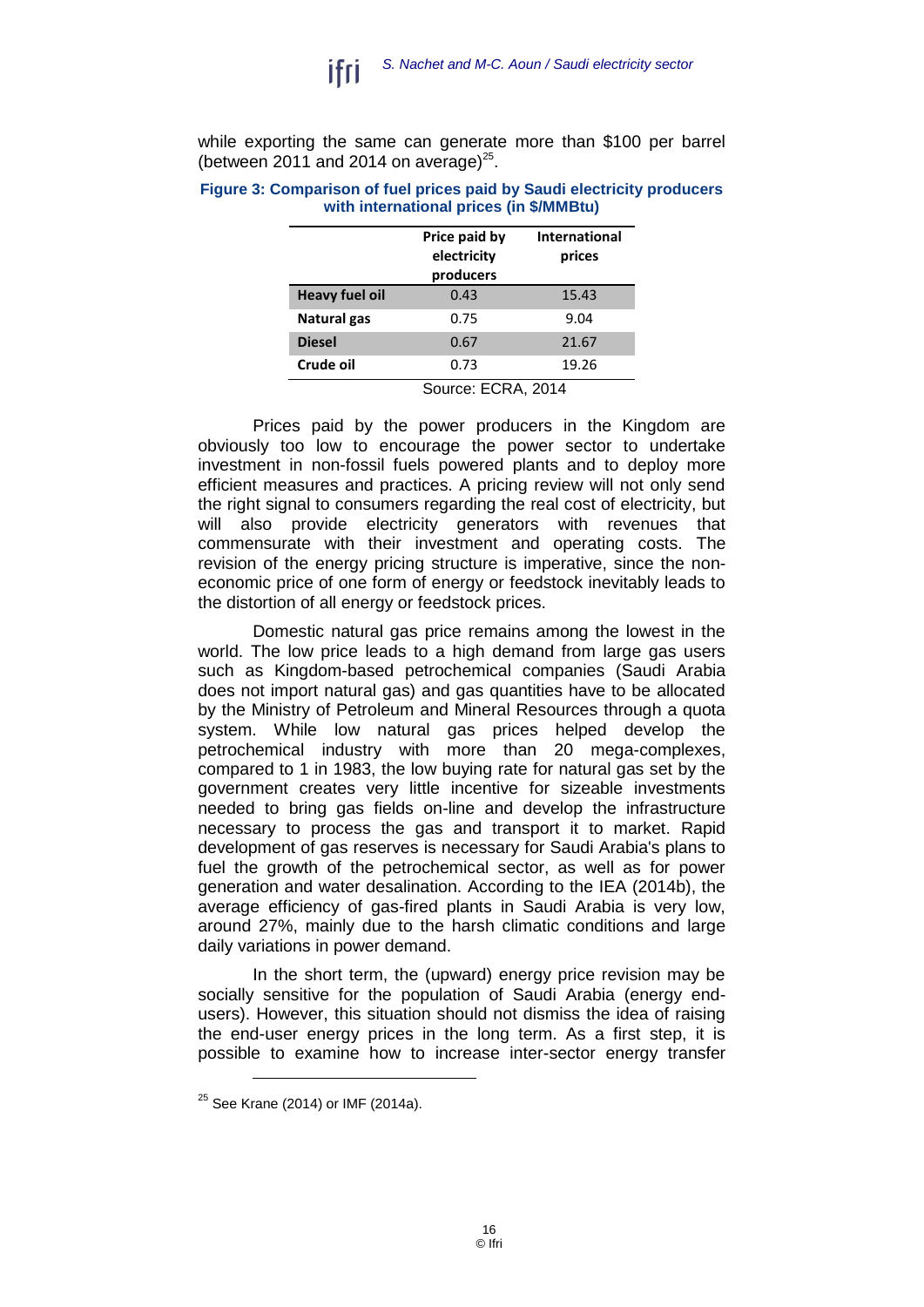

prices<sup>26</sup> among energy intensive sectors (petrochemicals, electricity, desalination, cement, refining, etc.) to induce higher efficiency and lower energy consumption.

Indeed, there are many inconsistencies that are preventing the Saudi pricing structure from sending the right signals to the main players in the energy sector. For example, the price at which desalination plants sell electricity to the grid is fixed in long-term contracts, without any modulation across the day. Since the prices of gas used by these plants as well as that of the water produced are also fixed, there is no incentive to use the water plants for peak shaving purposes, thus losing a very cost effective method.

Matar et al. (2014) have shown that raising inter-sector transfer prices (to world markets level) will lead to substantial reductions in fuel consumption in the Kingdom and annual economic gain exceeding \$23 billion (in 2011), or almost 5% of Saudi Arabia's GDP for the year. Such outcome could be achieved without increasing current end-consumer prices.

### <span id="page-16-0"></span>*Progressive liberalization of the Saudi electricity sector*

Both Saudi officials and international observers underline the urgent need to address the challenge of fast growing energy demand by attracting more private investment in the electricity sector, and by introducing more competition to increase efficiency and reduce the burden on the public budget.

#### **Box 1: Structure of the Saudi electricity sector**

The Saudi electricity sector used to consist of four regional companies, Saudi Consolidated Electricity Companies (SCECOs), for the east (SCECO-East created in 1976), for the south (SCECO-South in 1979), south west and the central region (SCECO-Central). The General Electricity Corporation (GEC) had overall responsibility for the Kingdom's electricity system and had a direct responsibility for the provision of electrical supplies to rural areas not then covered by the consolidated companies. The GEC represented the government equity holdings in all the independent electricity generating companies and was a source of finance for those companies' capital requirements. The present Saudi electricity sector landscape is the result of historical development and reforms that led to a myriad of players.

 $26$  Inter-sector energy transfer prices are the prices paid by any player in one sector to acquire energy or energy services from another player. Prices paid by the electricity generation, petrochemicals, desalination, sectors for methane, electricity and oil are all regulated.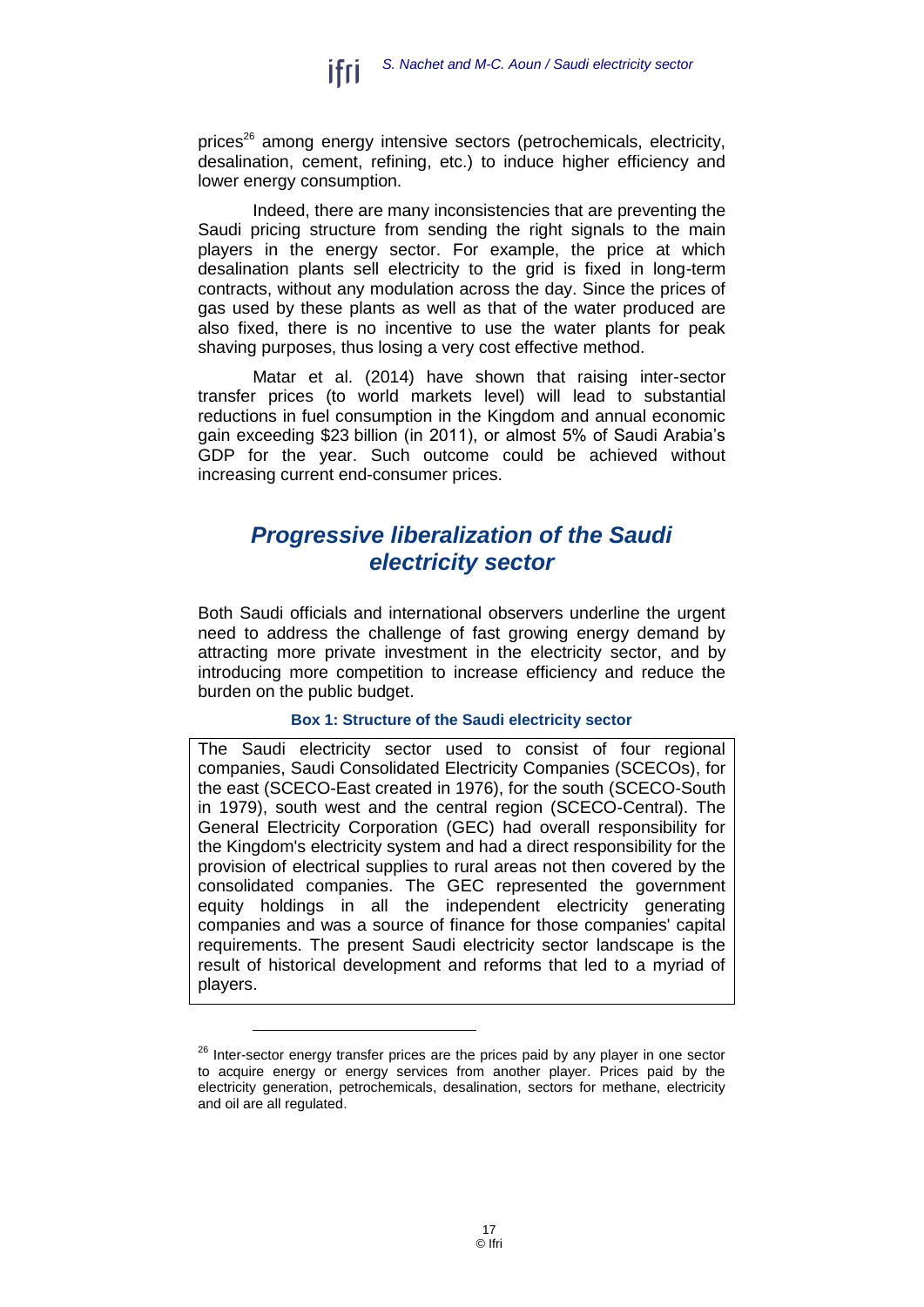

- In 1998, the Government announced the reorganization of the electricity sector by establishing a stock-market company, **the Saudi Electricity Company (SEC)**, through the merger into a single joint stock company. The merger included all Saudi electricity companies in the Central, Eastern, Western and Southern regions, the ten small companies operating in the North of the Kingdom and all other electricity operations managed by the General Electricity Corporation. **The SEC is by far the largest utility in Saudi Arabia,** mainly owned by the government and Saudi Aramco (81% of SEC shares*<sup>27</sup>*). SEC accounts for 74% of the country's total installed capacity (69,781 MW in 2013).
- The other main electricity producers in the Kingdom are the Saline Water Conservation Corporation (SWCC), with 7% of the total generation capacity and Jubail Water and Power Company (4%). **Saudi Aramco, which generates power for its own needs,** figures are among the other producing entities (ECRA, 2014).
- In 2013, the Electricity and Cogeneration Regulatory Au**t**hority (ECRA) allowed Saudi Aramco to sell any excess electricity it produced through the intermediary of SEC.
- The **Electricity & Cogeneration Regulatory Authority (ECRA) is a financiall**y and administratively independent Saudi organization, in charge of the regulation of the electricity and water desalination industry in Saudi Arabia*<sup>28</sup>* .
- The **Water and Electricity Company (WEC)** has been established with the aim of creating an independent entity with a legal character to buy water and electricity from the companies that will own projects for production of both water and electricity. This entity will then sell water to the Saline Water Conversion Corporation (SWCC) and electricity to the Saudi Electricity Company (SEC).
- **SEC has the monopoly of electricity distribution to consumers in the Kingdom** (except in two areas operated by Marafiq in Jubail and Yanbu). The National Electricity Transmission Company (NETC), wholly owned by SEC, is responsible for planning, building and operating the transmission system.

Following a long consolidation of the electricity sector that led to the establishment of the Saudi Electricity Company (SEC), the Kingdom is gearing its electricity system towards a more competitive power market, in order to ease the investment burden on public spending with the expected fast growing electricity demand in the upcoming years. In an attempt to achieve a more efficient electricity system, Saudi Arabia recently embarked on a series of regulatory changes.

While the transmission and distribution of electricity to final consumers still falls under the SEC monopoly, the Saudi government is pushing ahead with plans to restructure the SEC into separate firms overseeing electricity generation, transmission and distribution. The Saudi authorities are also working on unbundling the domestic power chain (generation, transmission and distribution), to remove entry barriers for new producers, with the aim of achieving greater

<sup>&</sup>lt;sup>27</sup> ECRA annual report 2013.

<sup>28 &</sup>quot;Its mission is to develop and pursue a regulatory framework, in accordance with government laws, regulations, policies, and standards, as well as international best practices, in order to guarantee the provision of safe, reliable, reasonably priced and efficient electric power and desalinated water to the consumers of Saudi Arabia." (ECRA website.)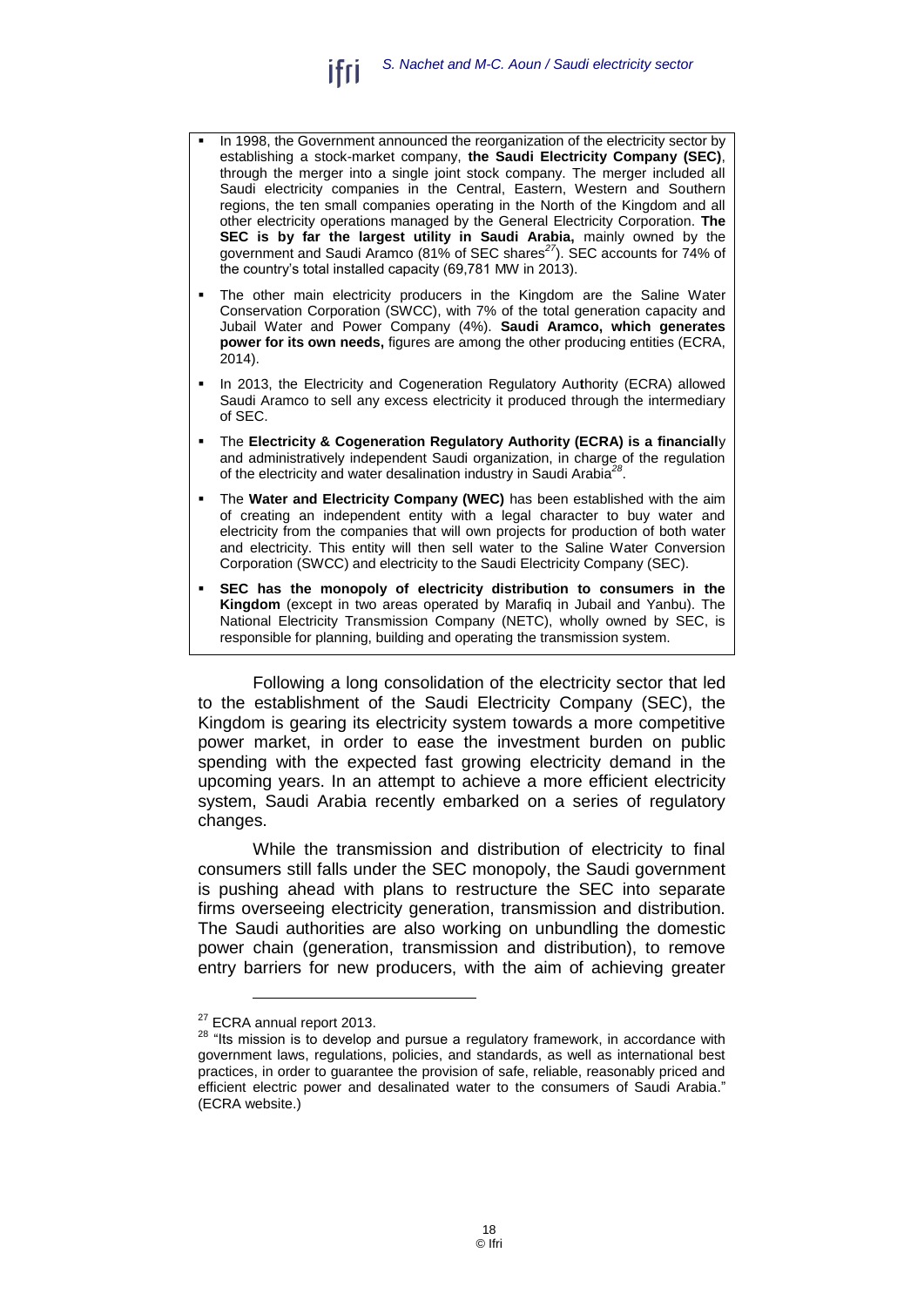

efficiency and reducing public capital spending in the electricity sector.

Saudi Arabia is also committed in the development of a wider regional interconnection. The Kingdom is the host of the Gulf Cooperation Council Interconnection Authority (GCCIA), aimed at linking the GCC electrical power networks. It will provide the necessary investments for the exchange of electrical power in emergency situations. The interconnection of GCC countries' grids is designed to allow the sharing of power on an emergency basis, but can already enable market participants to reduce the spinning reserve needed to ensure grid stability. In September 2014, the GCC interconnection<sup>29</sup> was successfully used for stability and support of the grid in around 1100 incidents. However, with a utilization rate of about 8%, the interconnector is still not used for economical trade of energy<sup>30</sup>. The GCC's efforts to link the power grids of member countries to reduce shortages during peak power periods, is a good example of cooperation that enhances collective energy security while sharing the burden of the investment cost. The ultimate objective of the GCCIA is to increase electricity exchanges among the Members States. A study presented in September 2014 at the 3<sup>rd</sup> Power Trade Forum showed that the total expected benefits for electricity exchanges during the period 2012-2030 are significant (about \$106 million per year for the exchanges between Saudi Arabia and Bahrain, \$154 million per year for the exchanges between Saudi Arabia and the UAE Abu-Dhabi and 181 between Saudi Arabia and Qatar, considering a utilization factor of  $50\%)^{31}$ .

In addition, integrating the electricity grids of the GCC countries could provide the region with an additional potential for cross-border and intercontinental energy exports during off-peak season. Saudi Arabia and the neighbouring countries could benefit from the connection of their northern Gulf grid connection (linking Saudi Arabia, Kuwait and Qatar) with the Turkish and European grids to take advantage of the very large spare capacity the Saudi system has in the winter months. Saudi Arabia plans to set up a grid connection with Egypt to take advantage of differences in each national system's daily demand peaks; the connection could operate at a level as high as 3 GW. An even more ambitious plan under consideration is to share power on a seasonal basis. Such a system could supply as much as 10 GW to help meet European winter peak demand, while sending back power in the summer to reduce the peak demand in the Gulf (Segar, 2014; Dii, 2013).

<span id="page-18-0"></span> $\overline{a}$ <sup>29</sup> See Appendix 2.

<sup>30</sup> [<http://www.gccia.com.sa/publications/2014/Session%203/Developing%20Power](http://www.gccia.com.sa/publications/2014/Session%203/Developing%20Power%20Trade%20through%20the%20GCC%20Interconnector%20-%20Ahmed%20Ali%20Al-Ebrahim%20(COO,%20GCCIA).pdf) [%20Trade%20through%20the%20GCC%20Interconnector%20-](http://www.gccia.com.sa/publications/2014/Session%203/Developing%20Power%20Trade%20through%20the%20GCC%20Interconnector%20-%20Ahmed%20Ali%20Al-Ebrahim%20(COO,%20GCCIA).pdf)

[<sup>%20</sup>Ahmed%20Ali%20Al-Ebrahim%20\(COO,%20GCCIA\).pdf>](http://www.gccia.com.sa/publications/2014/Session%203/Developing%20Power%20Trade%20through%20the%20GCC%20Interconnector%20-%20Ahmed%20Ali%20Al-Ebrahim%20(COO,%20GCCIA).pdf). <sup>31</sup> *Ibid*.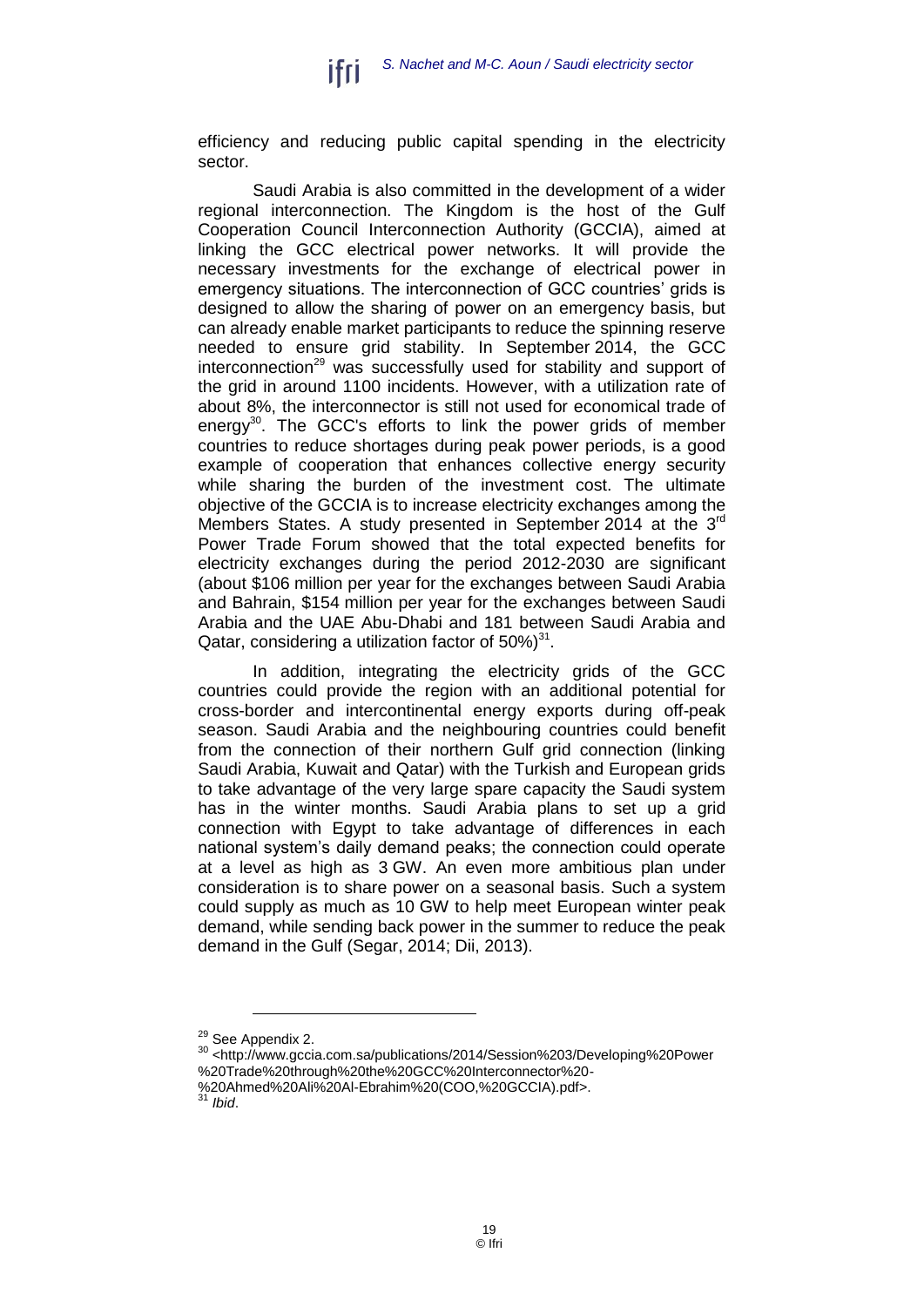## **Diversifying the power mix towards renewable energy and nuclear**

Beyond the demand-side management measures, the main long-term focus of the Kingdom has been oriented towards the diversification of the energy mix, in view of meeting the rising domestic energy demand, extending the lifetime of oil reserves and releasing additional domestic oil resources to exports. Ambitious targets were set for 2032 for the deployment of renewable and nuclear energy. Established by Royal Order in April 2010, the King Abdullah City for Atomic and Renewable Energy (K.A. CARE) is the central body<sup>32</sup> responsible for defining and establishing Saudi Arabia's atomic and renewable energy program with the aim of developing alternative energy capacity and building a domestic supply chain.

### *Deploying renewable energy*

<span id="page-19-0"></span>Despite being abundantly blessed with sun throughout the year, Saudi Arabia, like other countries in the MENA region, has traditionally shied away from investing in solar, citing reasons of commercial unprofitability in the long term. Attitudes have drastically changed in last few years, pushed by the need for economic diversification in oil-exporting nations and diminishing production costs, making solar a viable option for countries in the Middle East. Qatar has built a 300 MW solar manufacturing plant and sees 2.5 GW of production in its future. The UAE's Abu Dhabi region just completed a 100 megawatt concentrated solar power plant (CSP) and also sees a great future for solar (IRENA, 2014).

Having vast renewable energy resources mainly in the form of solar energy, Saudi Arabia has realized there are huge benefits in curbing domestic oil consumption in order to generate billions of

 $\overline{a}$ 

 $32$  The highest authority of K.A. CARE is the Supreme Council, which was chaired by King Abdullah in his capacity of Prime Minister, and co-chaired by the Deputy Prime Minister, HRH Salman bin Abdulaziz Al Saud, Crown Prince until 21 January 2015. In addition to its Chair and co-Chair, the Supreme Council comprises nine Ministers, as well as the Presidents of General Intelligence Presidency, President of K.A. CARE, and the President of King Abdulaziz City for Science and Technology. The K.A. CARE Supreme Council was disbanded by decision of Saudi Arabia's new King, Salman bin Abdulaziz Al Saud.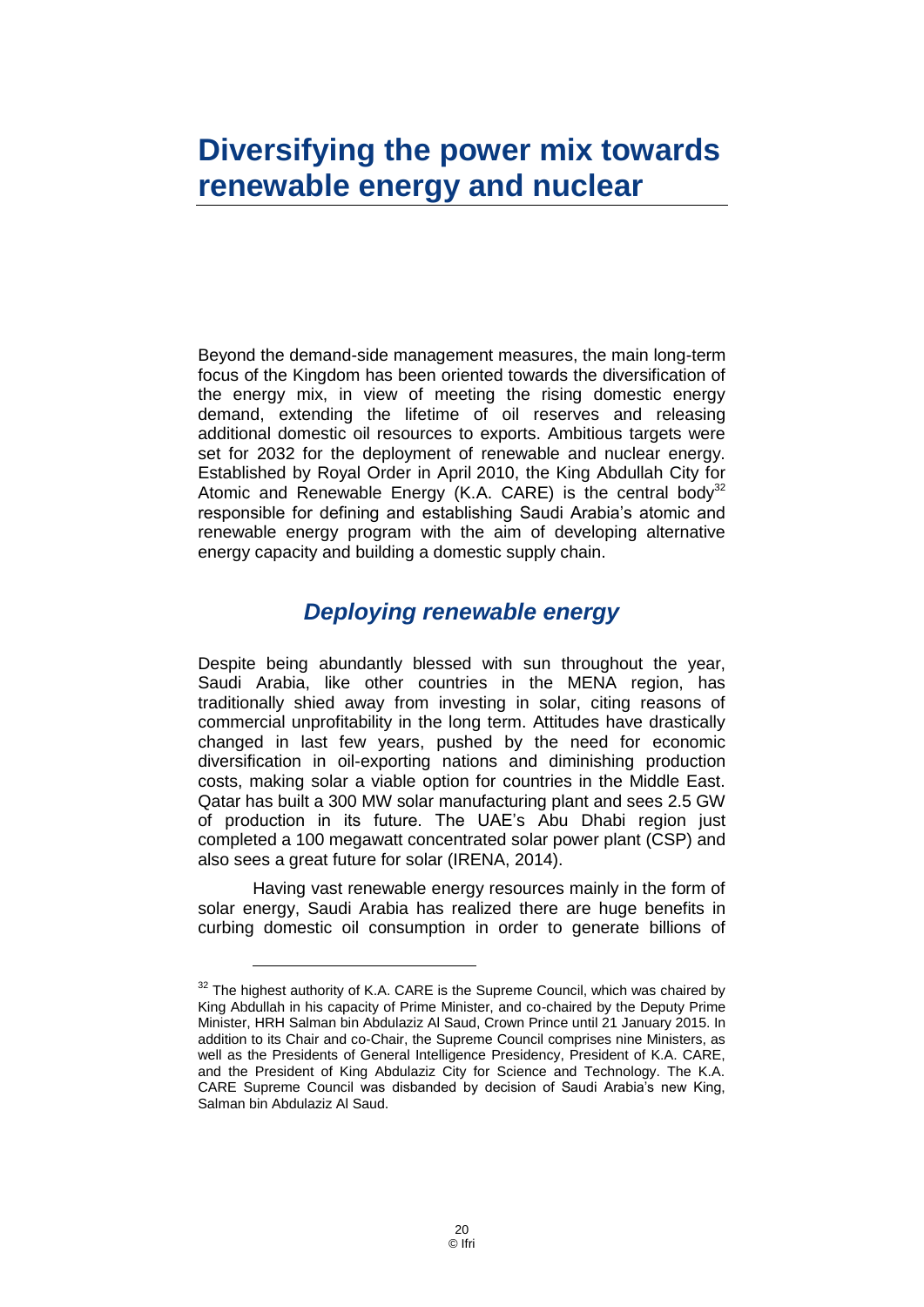

dollars by exporting the savings at higher prices. Unlike other countries exhibiting high population density, the Kingdom's vast desert can host large solar installations and huge deposits of clear sand that can be used to manufacture silicon photovoltaic (PV) cells. In addition to the diversification of the Saudi domestic mix, renewable energy will contribute to the reduction of their emissions growth (NOx, Sox and  $CO<sub>2</sub>$ ), effluents and water usage, and will provide alternative means of serving remote areas in a more economic and clean manner.

The Kingdom has set a goal of producing almost half of its power from renewable fuels by 2020 in order to meet domestic power needs, free-up oil for export and drive natural gas consumption towards sectors with higher added value such as petrochemicals. In 2012, Saudi Arabia launched an ambitious plan, costing US\$109 billion, to install 41 GW of solar energy (25 GW CSP and 16 GW PV), 9 GW of wind, 3 MW of waste-to-energy and 1 MW of geothermal by 2032, corresponding to 30% of electricity generation.

The Saudi government believes renewable energy can contribute to reducing unemployment. Domestic content requirements in procurement are also aimed at encouraging the development of a local supply chain. Saudi businessmen and investors are looking to establish companies that are not only focused on supplying the Saudi market with products and services but also exporting them. In February 2013, K.A. CARE released a White Paper<sup>33</sup> detailing the proposed competitive procurement process of its renewable energy program. Local content is one of the key criteria for the evaluation of the bids, increasing from 50% or higher, depending on the item to 60% (or higher) in the first round and 70% thereafter. Joint ventures with technology companies establishing a local manufacturing plant to meet the planned scale of deployment will probably be needed to abide by the K.A. CARE local content requirements. The local benefits of the renewable energy program also include the provision of training, research advice, and procurement from local manufacturers. A tax of 1% on project revenues is also planned for the Solar Energy Training Fund, to train local employees on solar PV and CSP technologies, and also for the Solar Energy Research Fund for local renewable energy research and development projects (IRENA, 2013).

In addition to the advantage of diverting significant quantities of oil and gas from power generation to other more efficient uses, the Kingdom can enjoy additional returns from the alternative energy economic sector, in particular in terms of jobs. According to Dii (2013), an investment of €1 billion in Saudi Arabia for CSP power plant construction can generate between 3,000 to 4,000 jobs, between 1000 and 4,000 for a PV power plant and between 3,000 and 6,000 for a wind power plant. Other estimates, direct employment

<sup>&</sup>lt;sup>33</sup> [<http://www.kacare.gov.sa/en/?post\\_type=cpp>](http://www.kacare.gov.sa/en/?post_type=cpp).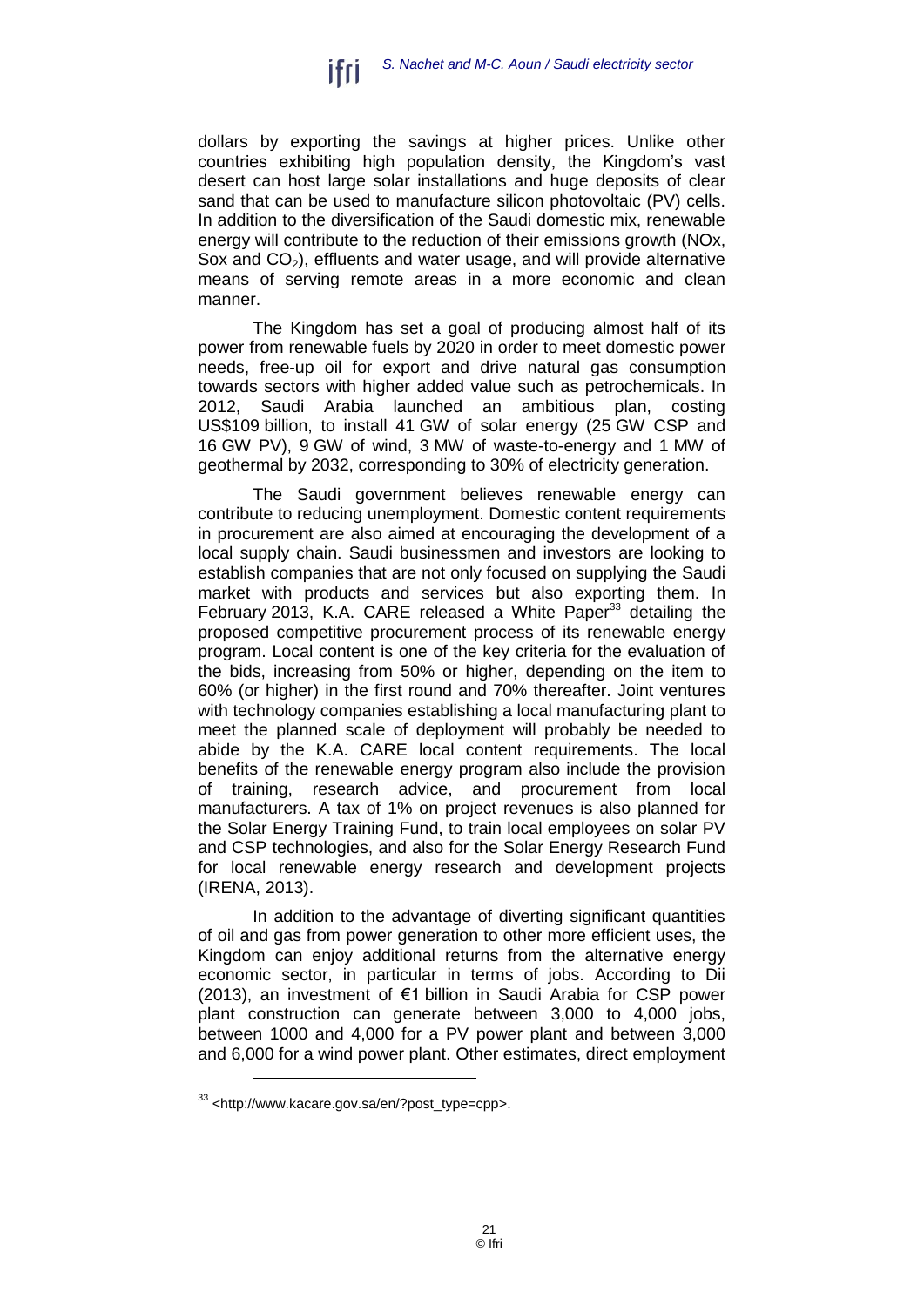

opportunities in alternative energy generation could reach 137,000 jobs and \$51 billion as GDP contribution from alternative energy employment opportunities for Saudis (K.A. CARE, 2012).

At the end of 2013, Saudi Arabia had the second highest solar PV installed capacity among the Arab states, with 19 MW, right after the UAE (33 MW) (IRENA, 2014). Among the completed PV installations, we can mention the KAUST solar rooftop (2 MW) by Saudi Aramco, the Aramco Solar Carport (10.50 MW), the King Abdullah Petroleum Studies and Research Center (KAPSARC) Riyadh 3.5 MW PV plan. Furthermore, some Saudi companies such as ACWA Power, have been active both, domestically and internationally (Haug, 2014 and SASIA, 2014).

To provide some context on the competitiveness of renewable energy in Saudi Arabia, the expected costs for CSP are situated between 9 and 15 €ct/kWh, between 5 and 8 €ct/kWh for PV and around 5 €ct/kWh for wind until 2020 according to Dii (2013) estimations. Though the comparison of the current levels of the heavily subsidized domestic prices for electricity (starting at 0.013 \$/kWh for residential users as indicated in Appendix 1) may suggest that renewable energy cannot be competitive in Saudi Arabia, the results are completely different when the "opportunity cost" – i.e. the opportunity of not selling oil on the international market – is taken into account (El-Katiri, 2014; IEA, 2014c).

Saudi Arabia's climate conditions such as high temperatures and dust pose many challenges on photovoltaic plants and CSP plants. However, these challenges could be overcome with the implementation of adequate solutions. One such example is the successful project of Princess Noura Bint Adbul Al Rahman University for Women (PNUW) in Riyadh. It is the world's largest operating solar heating project, providing space heating and hot water needs for nearly 40,000 students and staff in combination with the university's conventional diesel boilers. The project is estimated to save around 52 million litres of diesel and 125 kCO<sub>2</sub>, during its expected 25system life, in comparison to standard diesel boilers (IEA, 2014d).

In addition to the technical and operational issues, there are several other challenges for the deployment of renewable energy in the Kingdom. The first one is to develop a suitable regulatory and commercial framework. The ambitious goals announced by the Kingdom imply a large development of renewable energy in the medium term. However, only a small pipeline of renewable projects has emerged to date, due to still-pending actions on the policy side. The IEA (2014c) highlighted that although the long-term policy environment appears to be supportive, there is still a lack of clarity over the timeline and implementation details of the program, which is considered to be a major source of uncertainty to renewable development through 2020. Furthermore, the demanding local content provisions included in the program may present economic challenges to development. Still, in its baseline scenario, the IEA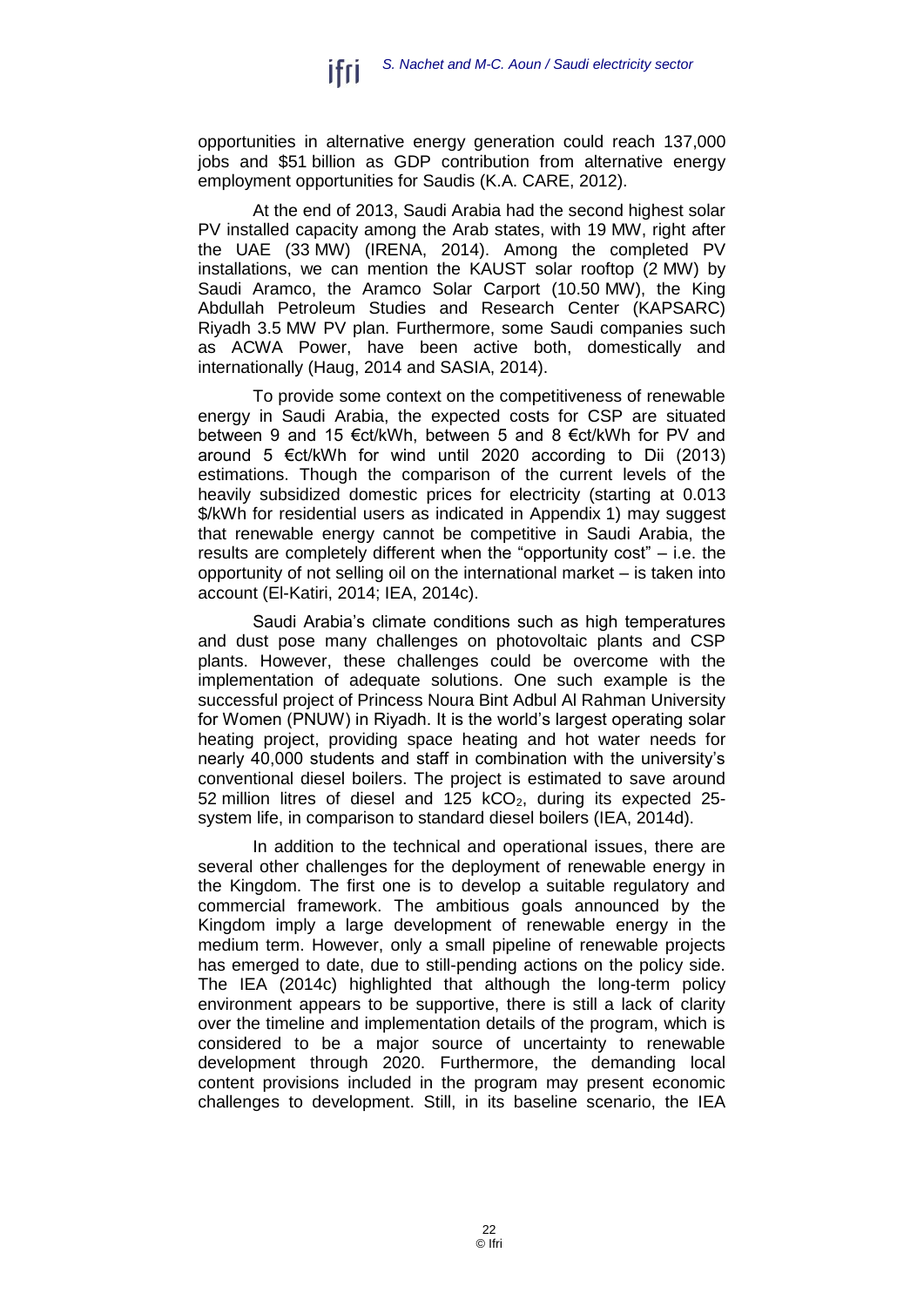

expects that Saudi Arabia takes the lead in the MENA region, with renewable generation growing more than 8TWh over 2013-2020, dominated by solar (2.5 GW), followed by onshore wind (+1.3 GW) and CSP (+1.0 GW).

### <span id="page-22-0"></span>*Nuclear energy path in the Kingdom*

Until recently, nuclear energy was not considered by any of the GCC countries as a possible option due to the historical reliance of these countries on oil and gas and the traditional position taken by GCC countries against any nuclear development (and proliferation) in the region. Meanwhile, the GCC announced the commissioning of a study, in cooperation with France, on the peaceful use of nuclear energy. The introduction of civilian nuclear programs to the Arab Gulf countries illustrates a more structural shift of the region's energy policy. The only country in the region with a nuclear program is Iran, which is suspected of developing a nuclear military program, raising concern, in particular in the Gulf Arab countries.

The year 2009 could be considered as the year of the region's shift towards nuclear energy. In December 2009, the UAE awarded a \$20 billion contract to the Korea Electric Power Corporation (KEPCO) to construct four nuclear reactors. The first reactor (1,400-megawatt) is scheduled to come on-line in 2017, with the others expected to be completed by 2020. Upon completion of the first reactor, the UAE will become the second country in the region (after Iran) to develop a domestic nuclear program.

In 2009, Kuwait announced plans to develop nuclear energy and to establish a nuclear commission. In January 2010, the head of the National Nuclear Energy Committee announced a 20-year cooperative deal with the French Atomic Energy Commission to develop nuclear power in Kuwait. Kuwait was considering constructing four nuclear reactors, set to become operational by 2022. Following Japan's Fukushima nuclear accident in 2011, Kuwait dissolved its National Nuclear Energy Committee and decided to suspend its plans to produce nuclear power.

In 2009, a Saudi royal decree announced that "the development of atomic energy is essential to meet the Kingdom's growing requirements for energy to generate electricity, produce desalinated water and reduce reliance on depleting hydrocarbon resources." In 2011, Saudi Arabia announced a plan for the construction of 16 nuclear power reactors over the next twenty years, at a cost of more than \$80 billion, to generate about 20% of Saudi Arabia's electricity, while other, smaller reactors were envisaged for desalination.

According to the Kingdom's plan, a Saudi Arabian Atomic Regulatory Authority, a wholly independent regulator, will be established to oversee the Kingdom's civil atomic energy program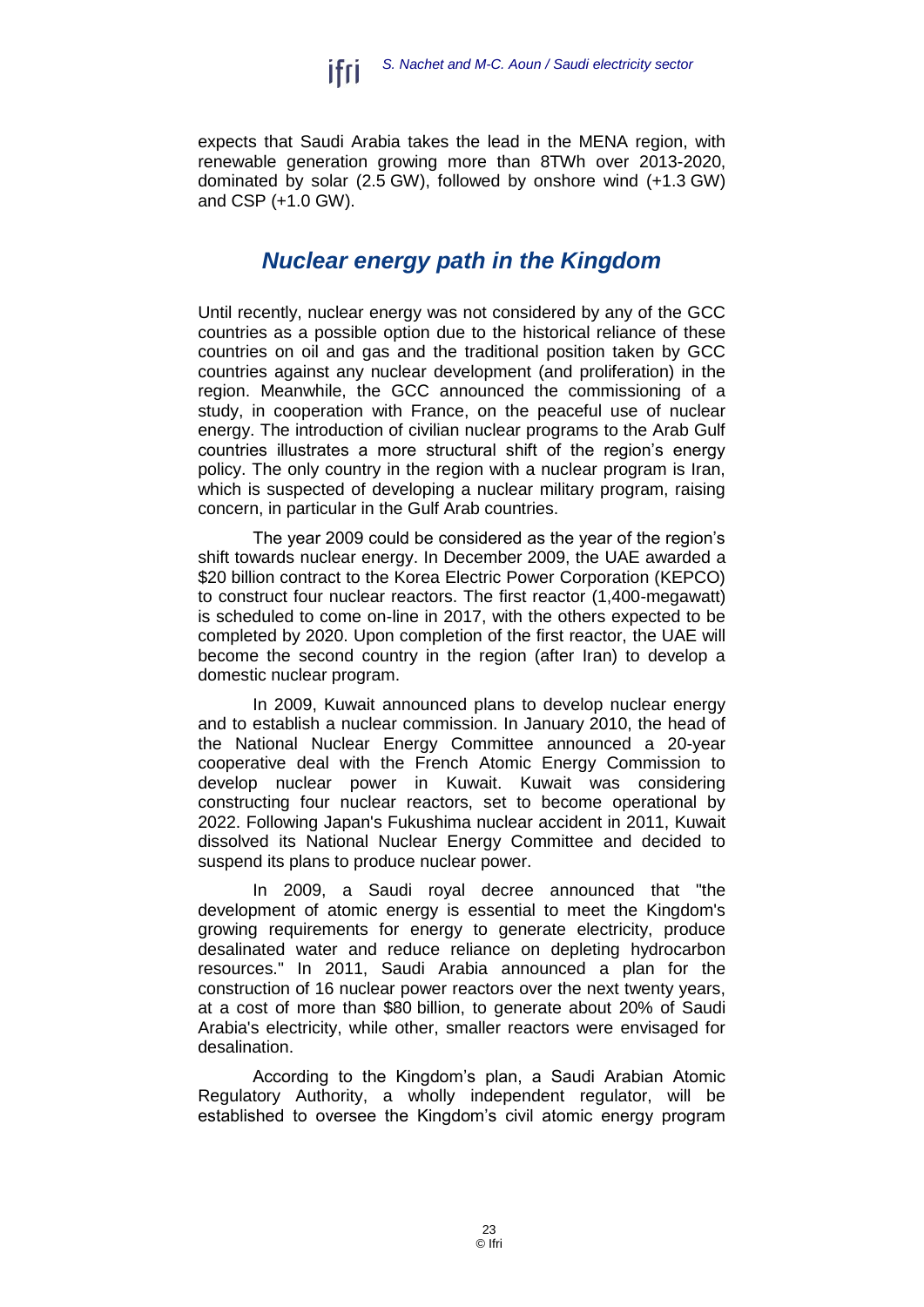

and ensure safeguards are in place for all the stakeholders (safety, transparency, compliance with international standards and regulations, etc.). In April 2014, the Kingdom entrusted the nuclear safety authority of Finland, Radiation and Nuclear Safety Authority (STUK), with the task of supporting K.A.CARE in designing and executing required activities to establish the regulatory body, its safety oversight functions and in developing safety regulations. Through this multi-year ambitious cooperation project, STUK will also provide training for the staff and assistance in the recruitment process. The Kingdom has also brought in Pöyry, a Finnish consulting and engineering company, to deliver strategic advisory and engineering services for nuclear and renewable energy.

Since its creation, K.A.CARE signed many cooperation agreements with domestic (such as SABIC), regional (such as Masdar from UAE) and international entities, such as the memorandum of understanding (MOU) inked in August 2014 with the Chinese National Nuclear Energy Company (CNNEC). More recently, K.A. CARE signed another MOU with the South Korean Ministry of Science, ICT and Future Planning (MSIP) focusing on the technologies to be utilized, joint human capability building and academic research activities. South Korean President Park Geun-hye met with Saudi Arabia's King Salman in early March 2015 in Riyadh, and the two countries agreed that South Korean firms will help build at least two small-to-medium sized nuclear reactors in Saudi Arabia, for an estimated cost of some \$2 billion, according to official statements.

Deployment of nuclear energy can be made specific to each country's situation (endowment in energy resources, institutional structure, security concerns, etc.). While the progress of the Saudi nuclear program is awaiting further impulse to move forward, useful lessons may be drawn from the experience of neighbouring UAE. In 2008, the UAE have identified nuclear power-generation as a proven, environmentally promising and commercially competitive option which could make a significant base-load contribution to the UAE's economy and future energy security. The UAE Government formally endorsed a comprehensive policy statement as a reflection of its views on the potential establishment of a civilian nuclear energy program in the UAE.

The development of the nuclear power offers many benefits for the Saudi energy situation. Nuclear energy is an interesting option to accompany the expansion of renewable energy, because of the intermittency of supply of the latter. Nuclear energy is seen as a clean source of energy, with low carbon emissions, having an important contribution to economic development in terms of the acquisition of know-how and the creation of highly skilled jobs for the nationals (El-Katiri, 2012). When the UAE's first nuclear-power plant opens at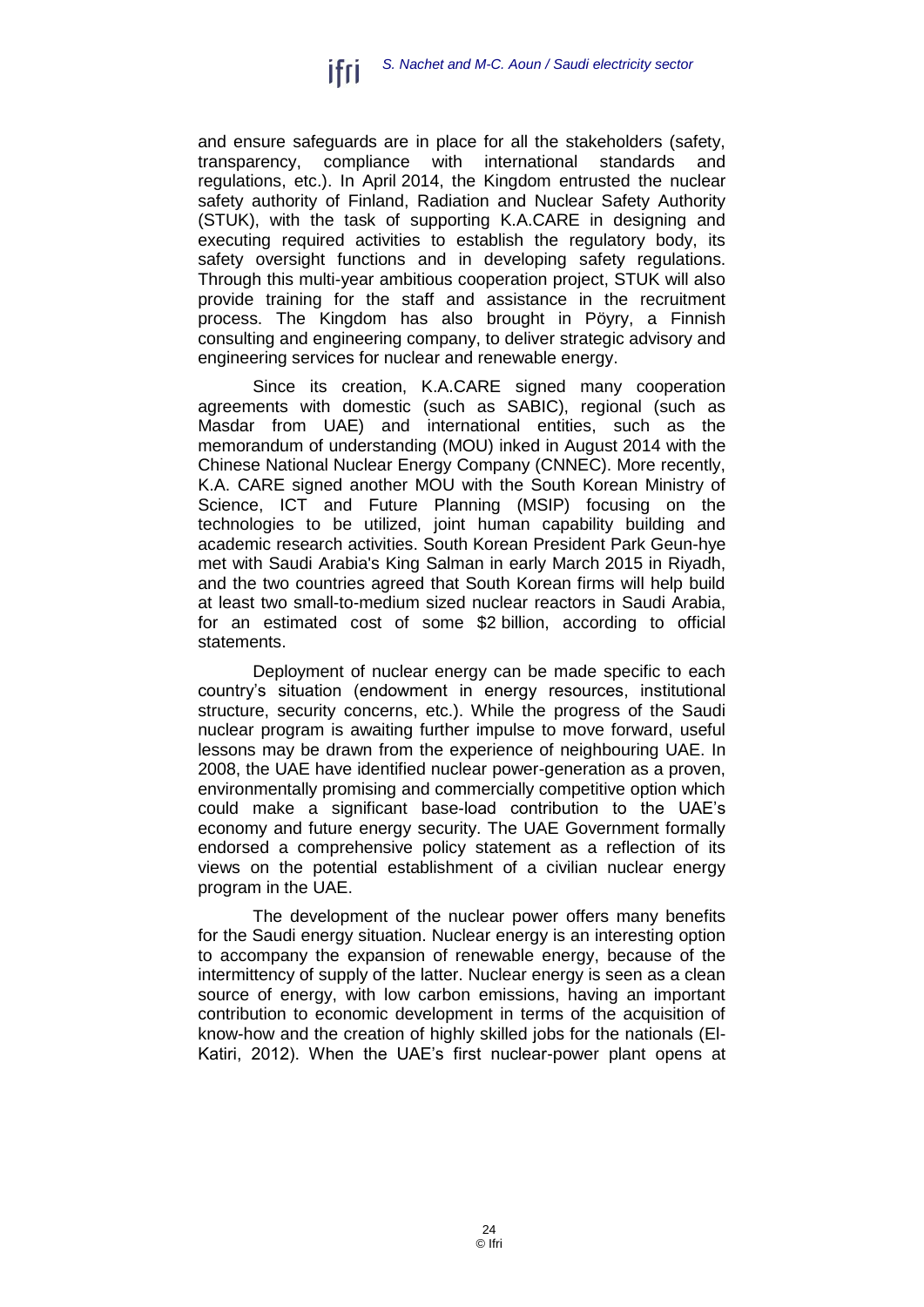Barakah in 2017, an estimated 2,000 people will be working on the site, which will translate into 12,000 support workers $34$ .

However, the development of the nuclear energy in the region as a whole and more specifically in Saudi Arabia faces several challenges. The economics of nuclear power in the GCC in general poses the question of nuclear cost-effectiveness compared to oil- and gas-fired power plants in the region. There are important initial investment costs as well as a high level of long-run variable costs that could not be covered through electricity tariffs, unless the latter are raised significantly, but more likely through a substantial bill for governments in form of subsidies (El-Katiri, 2012). Looking at the UAE nuclear program as an example, estimates of expected longterm and variable cost components indicate that they lie above the existing tariffs. Thus, a significant bill will have to be picked up by the government and the size of the electricity market in Saudi Arabia (albeit three times the size of the UAE market) will not bring economies of scale, as it is the case in larger nuclear power markets like the US, Europe or Asia (El-Katiri, 2012).

There are also several well-known challenges requiring particular attention. Such risks include nuclear weapons proliferation, the physical security of nuclear material and facilities, the need to ensure high level of safety in technology design and facility operation and lastly, the public acceptance of the technology. Luciani (2014) argues that the strategic value of Saudi's Arabia nuclear program is high, notably for meeting the requirements of desalination and power generation for base load. He considers that nuclear energy from standardized plants is very likely to be competitive, if projects do not face delays in construction and with the prospects of these plants being used in excess 8000 hours per year.

<sup>34</sup> The National, 17 June 2013, [<http://www.thenational.ae/news/uae-news/abu](http://www.thenational.ae/news/uae-news/abu-dhabi-nuclear-plant-site-prepares-for-17-000-new-arrivals)[dhabi-nuclear-plant-site-prepares-for-17-000-new-arrivals>](http://www.thenational.ae/news/uae-news/abu-dhabi-nuclear-plant-site-prepares-for-17-000-new-arrivals).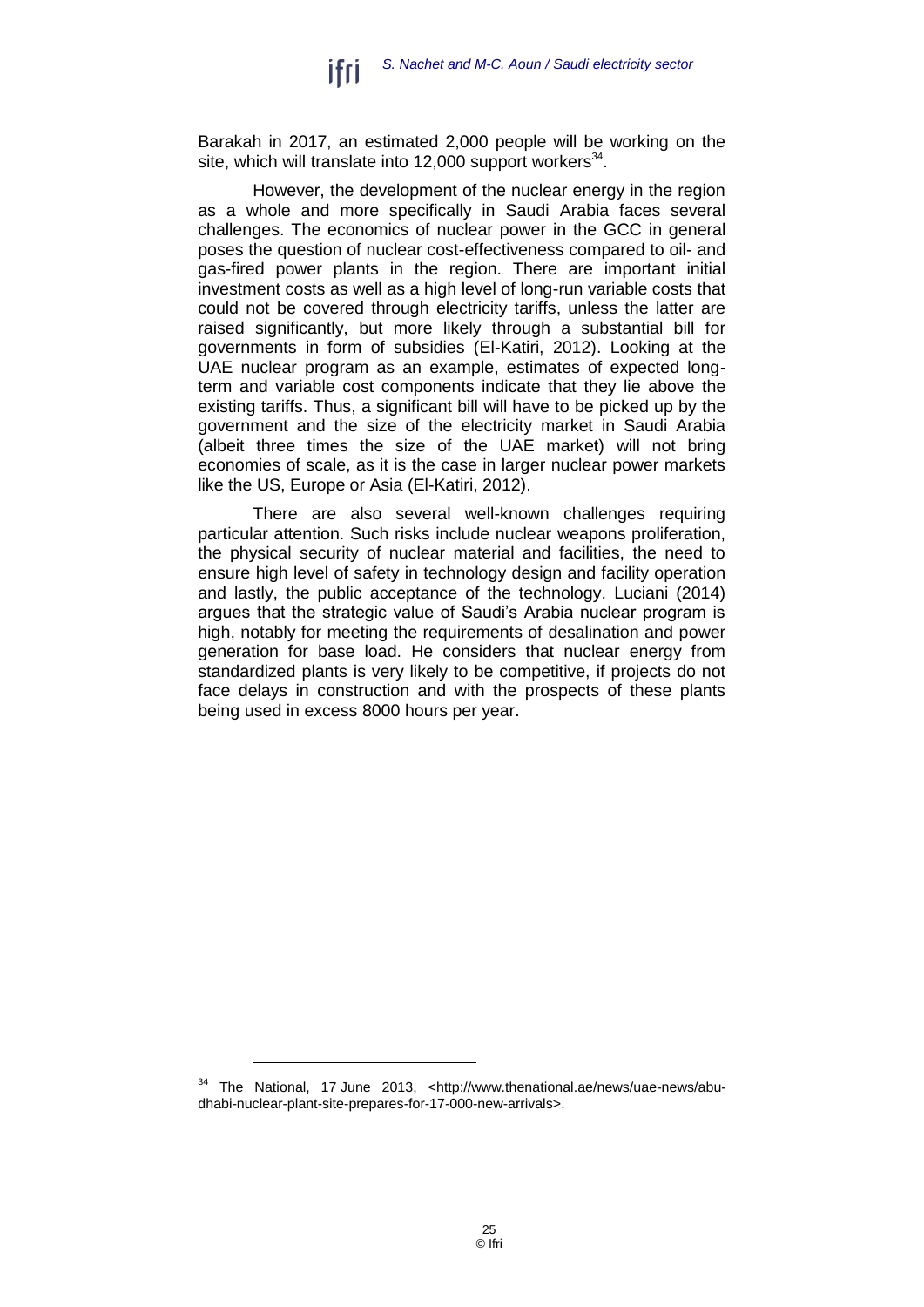## <span id="page-25-0"></span>**Conclusion**

There is no doubt that awareness is growing in the Kingdom, both in the ruling circles and within the population, about the need to address both the rising electricity demand and limiting the use (waste) of oil as feedstock for electricity generation.

The ongoing efforts to raise rationalization awareness and energy conservation by governmental and non-governmental agencies are progressively changing the endemic culture of profligate energy usage. However, economic and regulatory components of such efforts could certainly be accelerated and expanded further. Visible and advertised actions against energy waste are needed, such as the recent seizure of 150,000 air-conditioners violating specifications and energy efficiency standards. But economic signals on both, the investment and consumption components, will produce higher and long lasting results. On the investment side, favouring efficient electrical appliances through discounted prices and other similar measures are to be considered. On the consumption side, electricity prices for consumers will ultimately have to be raised. Though it is a socially sensible task, other oil producing countries have experimented variety of ways of adjusting electricity or fuel prices ("backward bills" rewarding in cash the most efficient users of electricity, caped level of electricity consumption at subsidized prices, etc.).

On the supply side, the oil-based electricity generation leads to a significant loss of revenues for the Kingdom, as the barrels burnt could be sold at a much higher international price. The Saudi government has already geared the future power generation capacities to use natural gas, instead of crude oil<sup>35</sup>, but the electricity sector will be competing with the petrochemical and desalination sectors to get sufficient access to natural gas resources (quotas).

To ease the pressure on natural gas requirements for electricity generation, the Kingdom is also considering introducing renewable energy and nuclear in the Saudi energy mix. This is definitely a positive development for Saudi Arabia and the world, as the Kingdom's ability to maintain an idle oil production capacity is vital for the stability of oil markets.

 $35$  All the future generation projects will be using natural gas.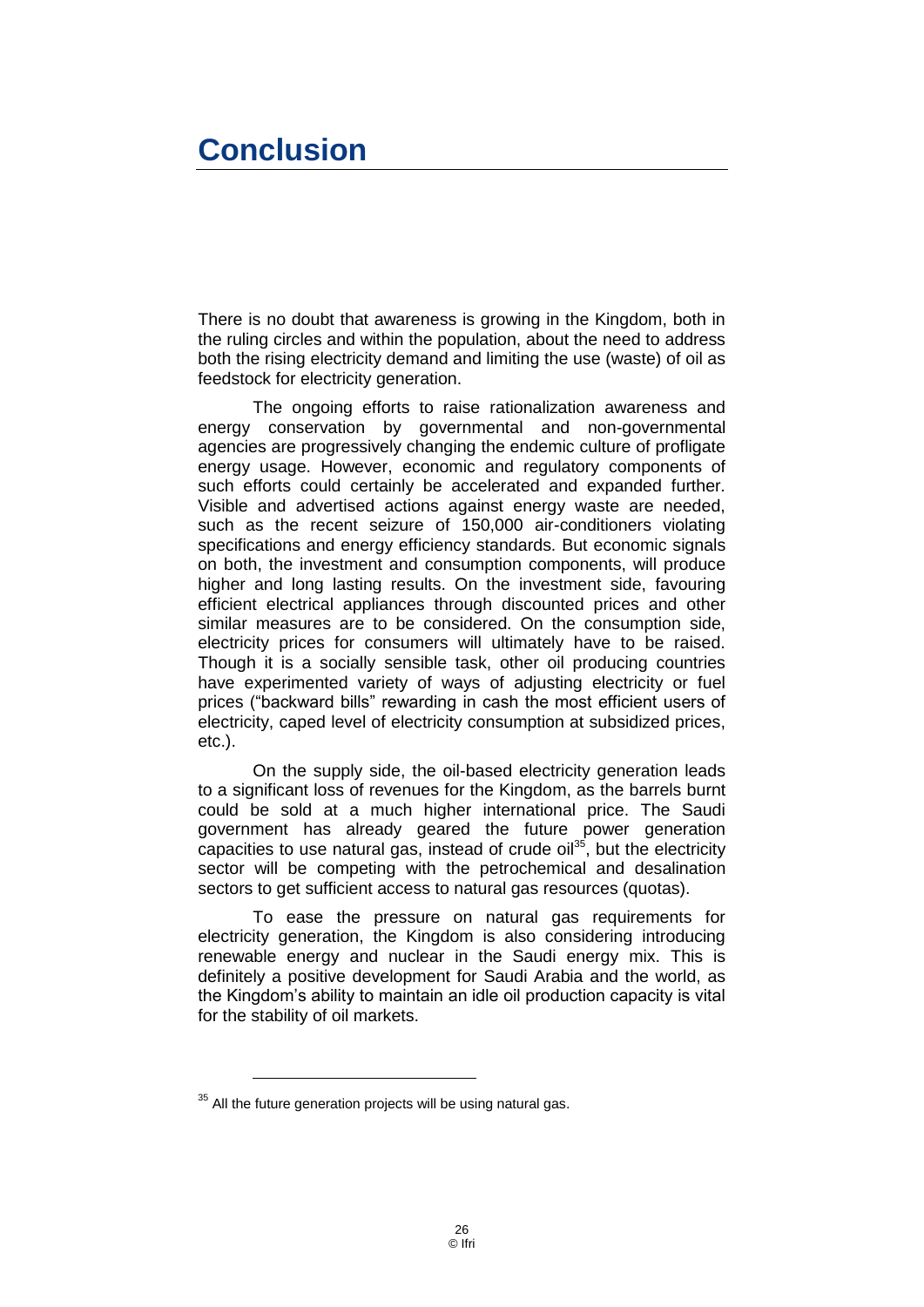

In the short term, the nuclear option seems to raise many issues that the Kingdom may need to respond to before moving ahead with significant nuclear deployment in the country. While the Kingdom could easily set and implement a training and education plan for nationals to become professionals and engineers able to run nuclear power plants, there are many other issues that are awaiting decision from the Saudi authorities, or have to be negotiated with other stakeholders for the Saudi nuclear program to move forward.

So far, Saudi Arabia has resisted any commitment not to enrich uranium as part of a prospective deal to buy U.S. nuclear technology for its projected power program. Washington has continuously insisted on a so-called "123 agreement" banning enrichment as a condition for cooperation. Such a condition was part of a deal with the UAE when Abu Dhabi announced plans to buy nuclear power plants. However, if Iran is allowed to enrich uranium should the current diplomatic negotiations lead to an agreement between Iran and the P5+1, the Kingdom would probably request the same right.

In January 2014, Saudi Arabia announced that the Kingdom will delay the completion of its clean-energy program by eight years. This includes the solar power component, to allow more time for the assessment of the technologies to be used<sup>36</sup>. However, as solar energy raises less complex issues than nuclear energy program, it is likely to be deployed as a first move towards diversification of the Saudi power mix. Indeed, deployment of solar energy does not have the safety and political challenges of nuclear reactors; it requires less complex regulation, less sophisticated technology, most of which is available on the shelf. Additionally, it does not generate waste that needs treatment and storage, does not mobilize huge investments and does not trigger fears of accidents.

In addition, the solar sector is witnessing a rapid cost decline. The cost of PV modules has been divided by five in the last six years, while the cost of full PV systems has been divided by almost three. For bulk power on the grid, PV electricity can already be competitive at times of peak demand, especially in areas where peak electricity is provided by burning oil products, with ample room for improvement. Still, clear and sensible regulations are an important condition in streamlining the procurement process, since they provide confidence to the market.

The decision by Saudi Arabia and its OPEC partners not to cut oil production has already impacted the Kingdom and the recently released 2015 Saudi budget shows a \$38.6 billion deficit<sup>37</sup> projecting a significant decrease in oil-generated revenue. While Saudi Arabia has accumulated a significant amount of foreign currency reserves

 $\overline{a}$ 

<sup>36</sup> [<http://www.bloomberg.com/news/articles/2015-01-20/saudi-arabia-delays-109-](http://www.bloomberg.com/news/articles/2015-01-20/saudi-arabia-delays-109-billion-solar-plant-by-8-years)

[billion-solar-plant-by-8-years>](http://www.bloomberg.com/news/articles/2015-01-20/saudi-arabia-delays-109-billion-solar-plant-by-8-years). Petrostrategies, 5 January 2015.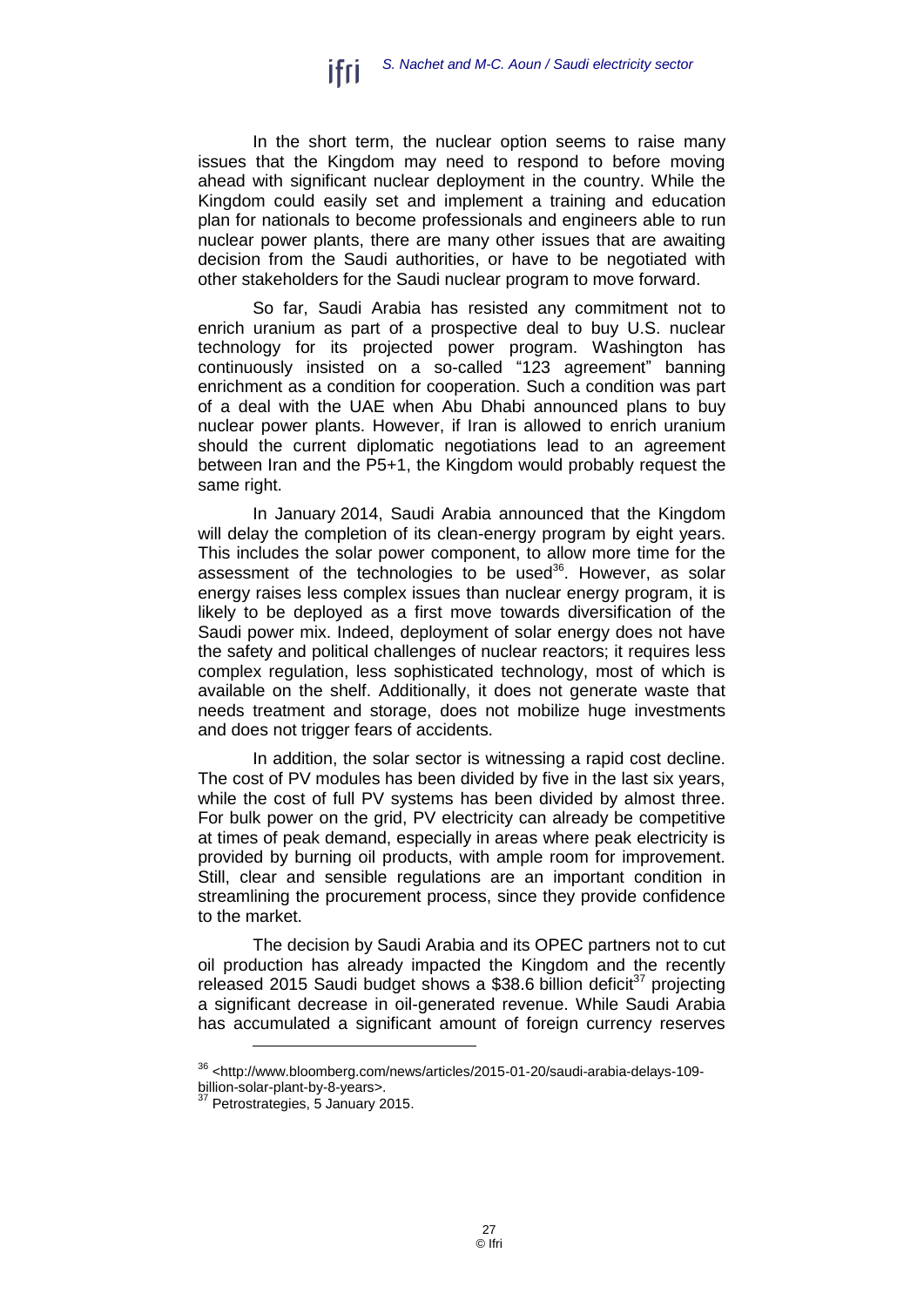

during the last few years and could sustain low oil prices for some time, it is likely that new projects and energy policy avenues will be impacted by the new oil market environment as the cost of launching a new nuclear program may be deterring. In any case, a nuclear program breakthrough in Saudi Arabia would be a significant shift in a hydrocarbon dominated economy, though capturing part of the Kingdom's oil rent for the funding of such program is far from being straightforward and the issue fuels extensive discussion among the main Saudi stakeholders.

Regardless of the Saudi electricity mix structure in the future, the revision (upward) of retail and wholesale energy and water prices remain an urgent issue for the Kingdom's energy policy makers. A first step, bearing less social sensitivity, could be the restructuring of the inter-sector energy transfer prices, thus incentivizing investment in energy exploration and generation, leading to more efficient use of resources, producing more value for the main players, and ultimately improving the Saudi energy sector as a whole.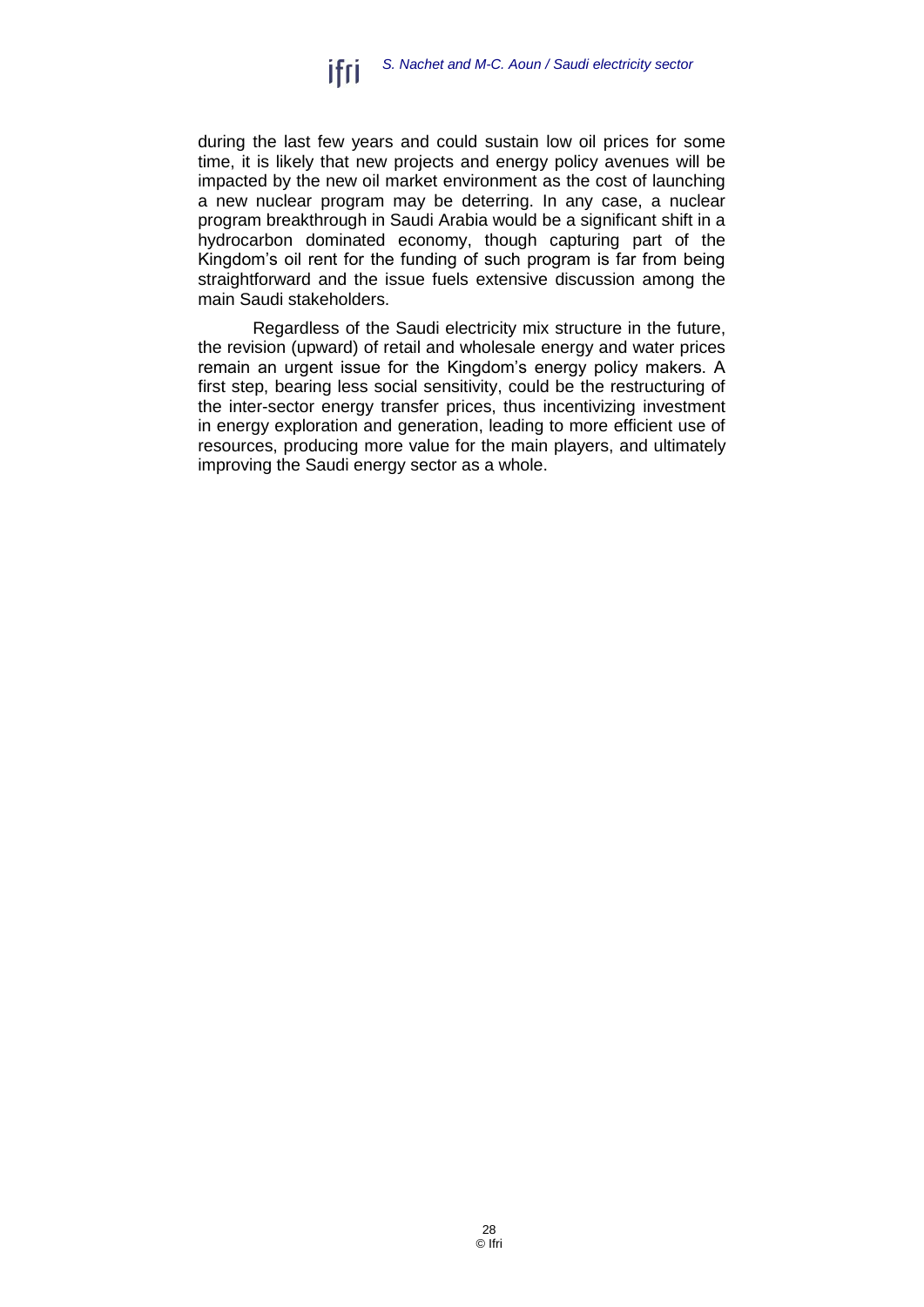## <span id="page-28-0"></span>*Appendix 1: Electricity tariffs in Saudi Arabia (in \$)*

| <b>Consumption</b><br>categories (in<br>Kwh) | <b>Residential</b> | <b>Commercial</b> | <b>Governmental</b> | <b>Private</b><br>educational<br>establishments | <b>Private Health</b><br>establishments | <b>Agriculture</b> | <b>Charities</b> |
|----------------------------------------------|--------------------|-------------------|---------------------|-------------------------------------------------|-----------------------------------------|--------------------|------------------|
| $1 - 2000$                                   | 0.013              | 0.032             | 0.069               | 0.032                                           | 0.032                                   | 0.013              | 0.013            |
| 2001-4000                                    | 0.027              | 0.032             |                     |                                                 |                                         | 0.027              | 0.027            |
| 4001-5000                                    | 0.032              | 0.053<br>0.069    |                     |                                                 |                                         | 0.027              | 0.027            |
| 5001-6000                                    | 0.032              |                   |                     |                                                 |                                         |                    |                  |
| 6001-7000                                    | 0.040              |                   |                     |                                                 |                                         | 0.032              | 0.032            |
| 7001-8000                                    | 0.053              |                   |                     |                                                 |                                         |                    |                  |
| 8001-9000                                    | 0.059              |                   |                     |                                                 |                                         |                    |                  |
| 9001-10000                                   | 0.064              |                   |                     |                                                 |                                         |                    |                  |
| >10000                                       | 0.069              |                   |                     |                                                 |                                         |                    |                  |

Source: SEC website, consulted 26 January 2015 [<http://www.se.com.sa/SEC/English/Menu/Customers/Consumptio](http://www.se.com.sa/SEC/English/Menu/Customers/Consumption+bills/TarifAndTax.htm) [n+bills/TarifAndTax.htm>](http://www.se.com.sa/SEC/English/Menu/Customers/Consumption+bills/TarifAndTax.htm).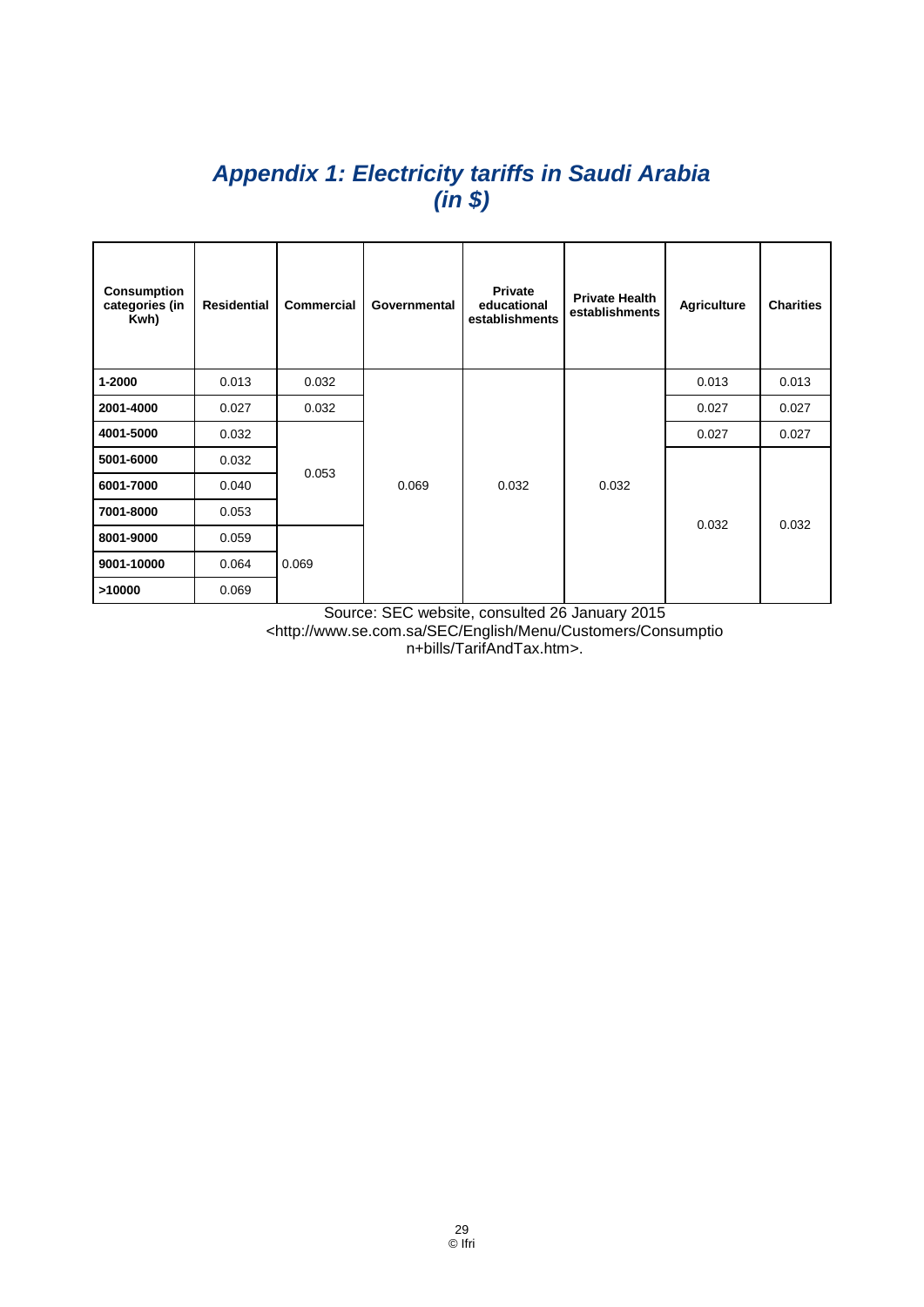

### <span id="page-29-0"></span>*Appendix 2: Route and layout of the GCC grid interconnection*



Source:<http://www.gccia.com.sa/project.aspx?p=IP>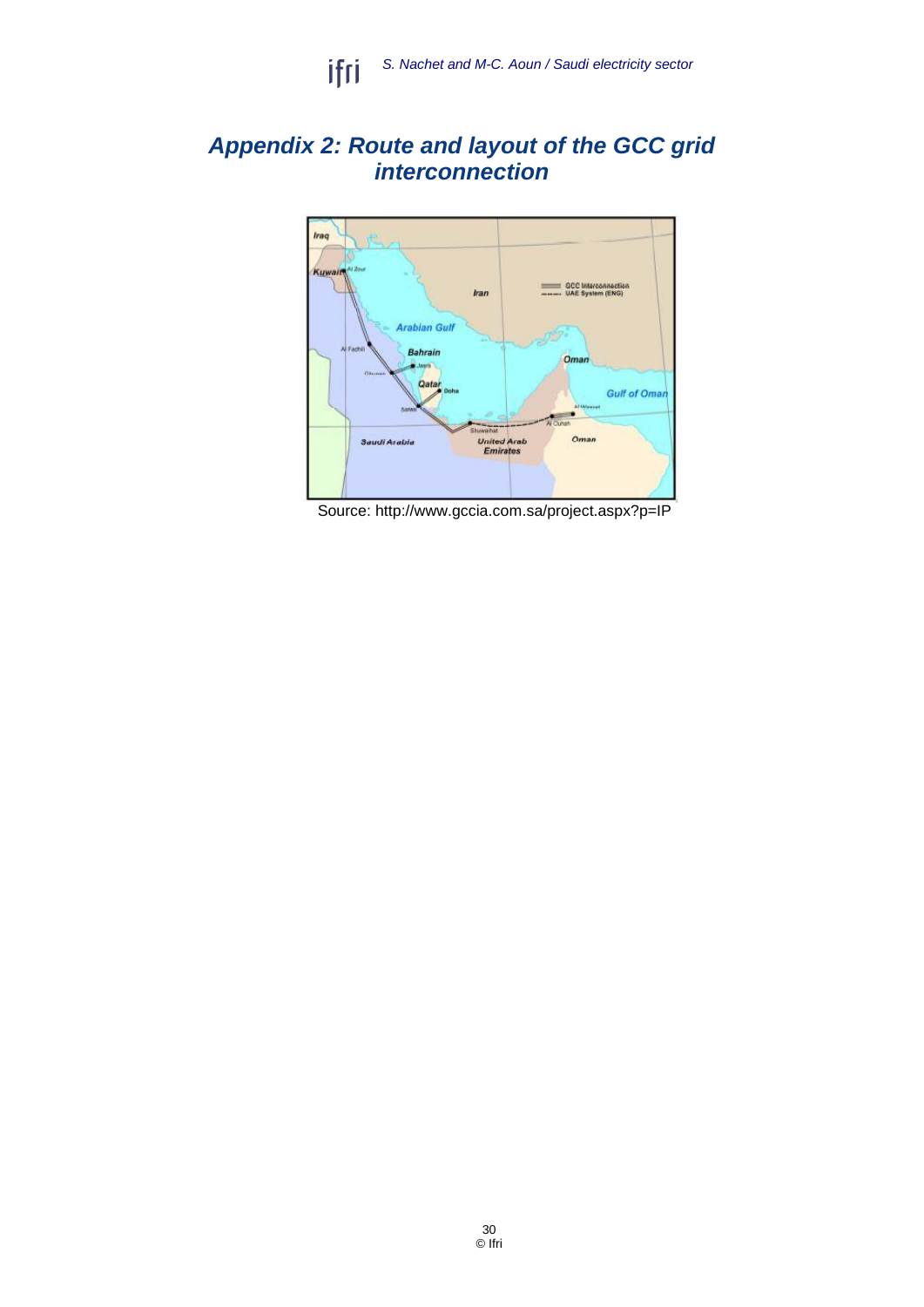## <span id="page-30-0"></span>**References**

Alyousef Y. and Varnham A. (2010), Saudi Arabia's National Energy Efficiency Programme: description, achievements and way forward, April.

BP (2014), Statistical Review of World Energy, June

Dii (2013), Desert Power: Getting Started: The manual for renewable electricity in MENA, Full Report

Electricity and Cogeneration Regulatory Authority (2014), Activities and Achievements of the Authority in 2013, Kingdom of Saudi Arabia, August.

El-Katiri L. (2012), "The GCC and the Nuclear Question", Oxford Energy Comment, December.

El-Katiri L. (2014), A roadmap for renewable energy in the Middle East and North Africa, Oxford Institute for Energy Studies Paper, MEP 6, January.

Fattouh B. (2013), "Summer again: The swing in oil demand in Saudi Arabia", Oxford Energy Comment, July.

Hagihara J. (2013), "Saudi Arabia's domestic energy situation and policy: focusing on its power sector", Kyoto Bulletin of Islamic Area Studies 6, March.

IEA (2014a), World Energy Outlook.

IEA (2014b), Medium-Term Gas Market Report.

IEA (2014c), Medium-Term Renewable Energy Market Report

IEA (2014d), Linking heat and electricity systems: Cogeneration and district heating and cooling solutions for a clean energy future,

IMF (2013), Labor market reforms to boost unemployment and productivity in the GCC, Annual meeting of Ministers of Finance and Central Bank Governors, October 5.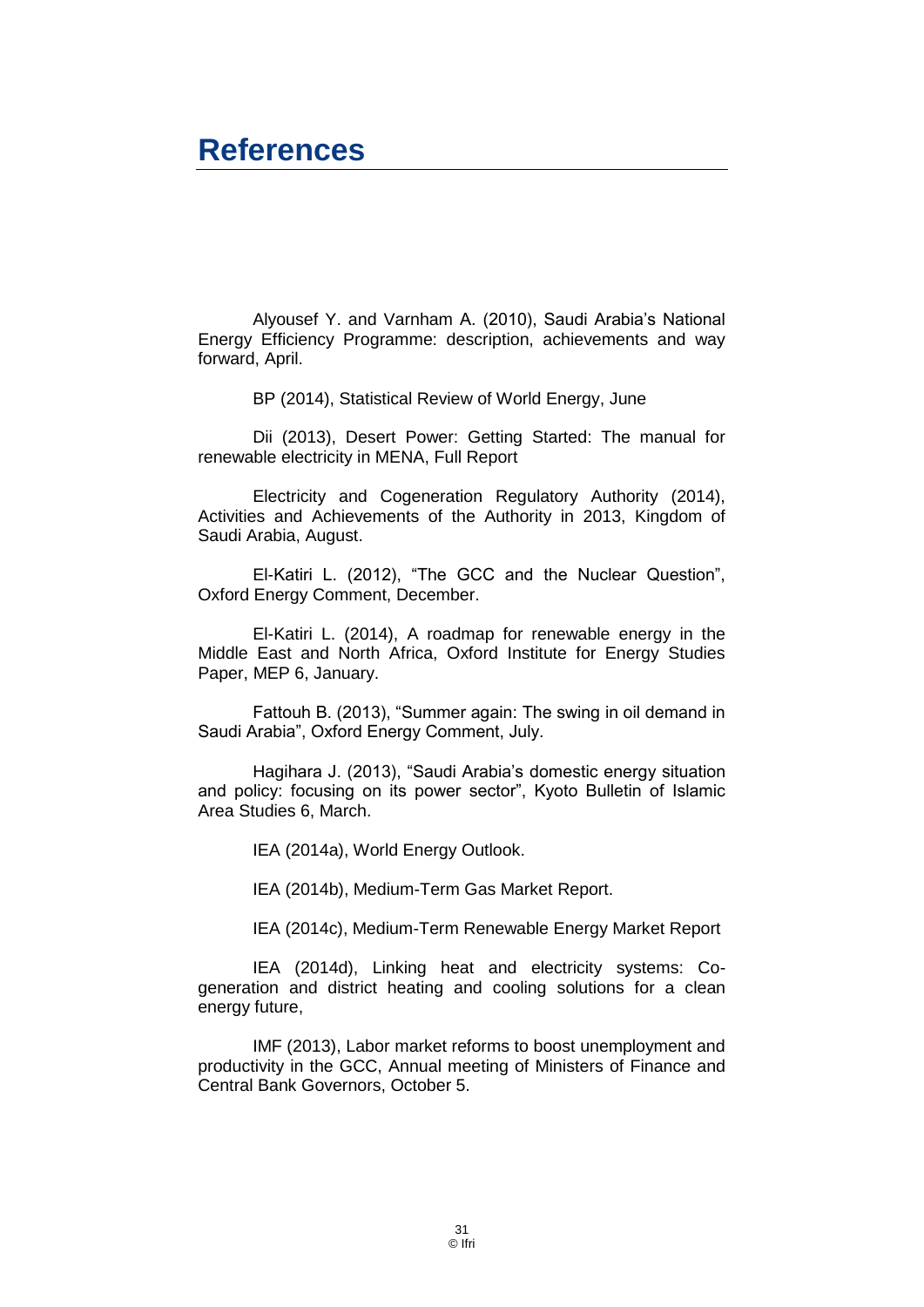

IMF (2014a), Energy subsidies on the Middle East and North Africa: Lessons for reform, March.

IMF (2014b), IMF Country Report n°14/292, Saudi Arabia, September.

IMF (2015), "Learning to live with cheaper oil amid weaker demand", Regional Economic Outlook Update Middle East and Central Asia Department, January.

IRENA (2013), MENA Renewables Status Report

IRENA (2014), Pan-Arab Renewable Energy Strategy 2030, Roadmap of actions for implementation.

K.A. CARE (2012), Building the Renewable Energy Sector in Saudi Arabia, September

Krane (2014), "Navigating the perils of Energy Subsidy reform in exporting countries", Baker Institute Policy Report, Published by the James A. Baker III Institute for Public Policy of Rice University, Number 58, May.

Lahn G. and Stevens P. (2011), Burning oil to keep cool: The hidden energy crisis in Saudi Arabia, Chatham House, December.

Luciani G. (2014), "Nuclear power in Saudi Arabia", Oxford Energy Forum, May 2014, Issue 96, p. 24.

Matar W. Murphy F., Pierru A. and Rioux B. (2014), Lowering Saudi Arabia's fuel consumption and energy system costs without increasing end consumer prices, KAPSARC Discussion Paper.

Meltzer J., [Hultman](http://www.brookings.edu/experts/hultmann) N., Langley C. (2014), Low-Carbon Energy Transitions in Qatar and the Gulf Cooperation Council Region, Global Economy and Development Program at Brookings, Report, February.

Nachet S. (2014), Saudi Arabia's Energy Challenges, Saudi Economic Journal, January (in Arabic).

Prince Abdulaziz Bin Salman Al-Saud (2014), A brief on Saudi Arabia's Energy Efficiency Program (SEEP), Oxford Energy Forum, May 2014, Issue 96, p. 4

Segar C. (2014), Saudi Energy Mix, IEA Energy, Issue 7 – 4th quarter.